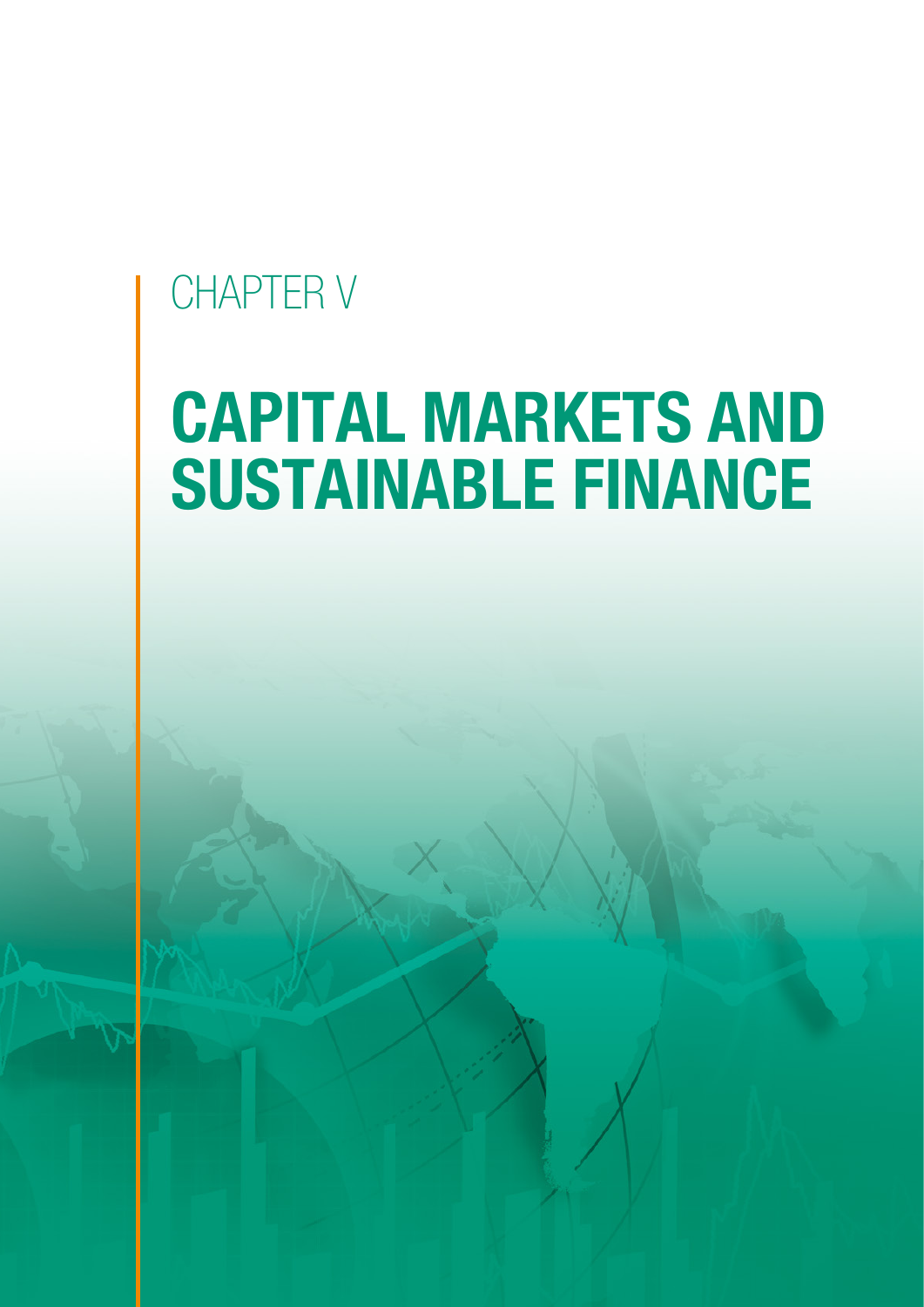# INTRODUCTION

Since its inception, the *World Investment Report* has provided analysis of direct investment and international production, focusing on the *downstream* segment of the investment chain (*WIR20*). More recently, and with a growing need to mobilize the vast sums of capital needed to meet the SDGs by 2030, the *WIR* has expanded its focus to the analysis of the global financial market ecosystem, or the *upstream* segment of the investment chain. Despite its qualitative differences from foreign direct investment (FDI), portfolio investment nevertheless offers a potential source of capital for sustainable development, and the ecosystem surrounding global capital markets is increasingly aligning itself with sustainable development outcomes, including the SDGs.

In seeking to map the contribution of the global financial market ecosystem to the SDGs, as well as offer policy recommendations for further leveraging capital markets for sustainable development, the analysis in this chapter examines three areas:

- i. *Products and services.* What products exist in the financial market ecosystem, such as equity funds, fixed-income products and derivatives, that can support a transition in investment strategies to a more sustainable approach?
- ii. *Asset owners and financial service providers.* How can asset owners, in particular institutional investors such as pension and sovereign wealth funds as well as financial service providers such as insurance companies and banks, exert a greater influence on their investees through active ownership, including engagement and voting, as well as allocate more of their portfolio to SDG sectors and developingcountry markets?
- iii. *Institutions and regulators.* What has been the institutional response with regard to sustainability and the SDGs, and how can financial market institutions, such as stock exchanges or derivatives exchanges, exert their influence on financial market participants? What has been the role of regulators in enforcing sustainability disclosure and standards, and in what ways can regulation bring transparency, harmonization and greater impact to global financial markets?

The past 25 years have seen the emergence of sustainability performance as something to measure and disclose to investors. The realization has taken root that sustainability issues represent a material risk to investors, as well as a potential systemic risk to the global financial market and ultimately to society at large, as demonstrated by the dire consequences of the COVID-19 pandemic. More recently, sustainability performance and ratings have expanded from company disclosure to an emphasis on fund disclosure and asset owners, such as pension funds. The past decade has also witnessed the accelerating growth of a sustainable investment market focused on equities and bonds.

Much of this trend has been voluntary and market-driven, demanded by investors, provided by enlightened early adopters and supported by frameworks and principles, subscribed to on an elective basis. However, the analysis in this chapter suggests that the period of voluntary self-regulation is now transitioning towards a mandatory regulated sustainable investment market, which is likely to influence the future direction of the whole global financial market ecosystem. Already, the sustainable investment market appears to have reached a tipping point in terms of both the size of the market – hitting record highs in the number of products and the assets under management – and regulatory oversight,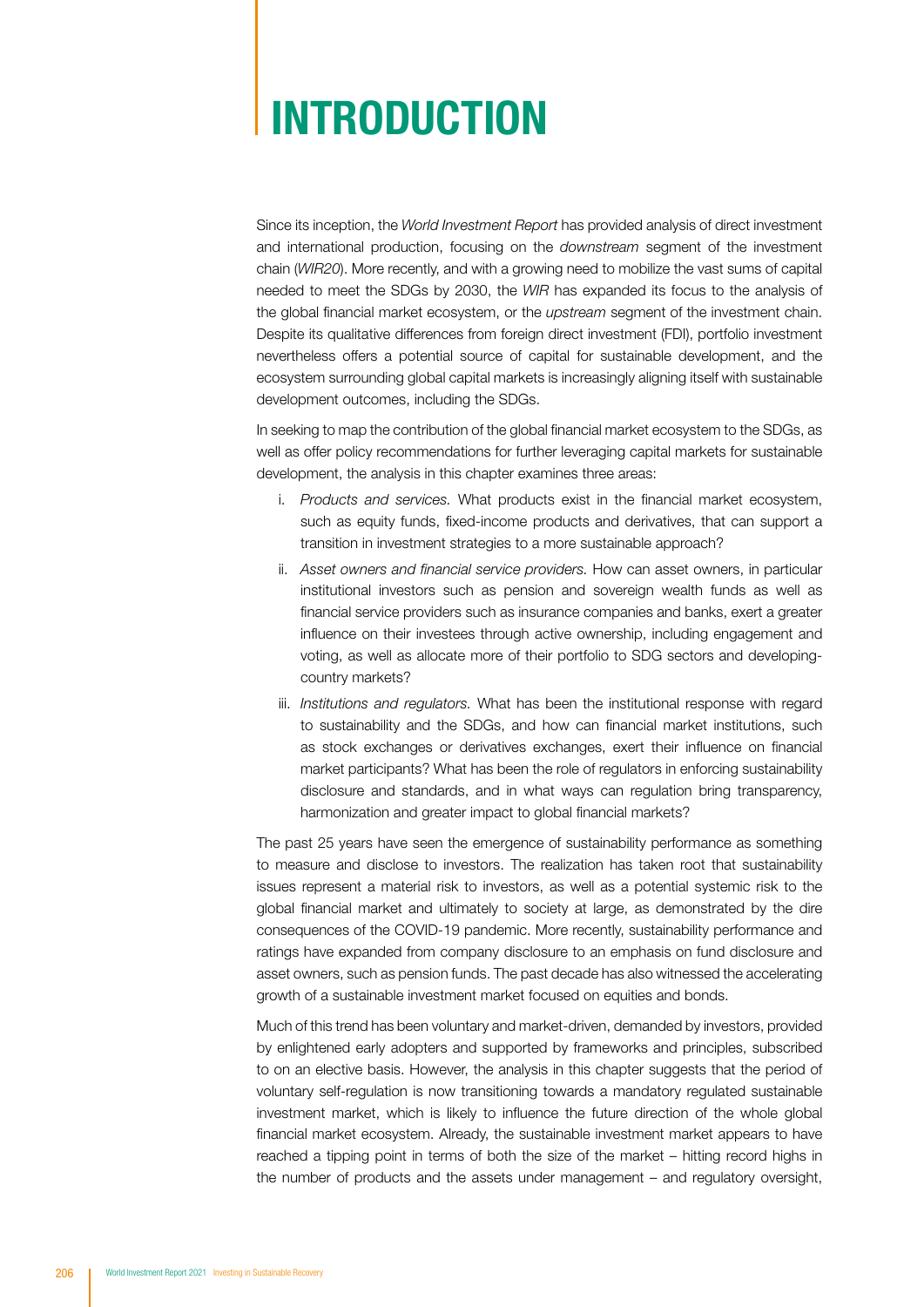with the notable impact of the Taxonomy for Sustainable Activities of the European Union (EU) and its regulation of sustainability-related disclosure in the financial services sector.

The inevitable evolution of this trend is full integration of sustainability performance and standardized ratings throughout the whole global financial market ecosystem. That is, sustainability ceases to be a niche investment strategy and becomes a standardized performance metric in the same way as financial performance. This will be especially important for developing countries, which have been somewhat bypassed by the growth in sustainable investment and have yet to fully benefit from the exposure of global fund portfolios or indexes to their markets.

UNCTAD has been working for more than a decade to promote the uptake of sustainability by capital markets and other financial market actors, particularly in developing countries (see for example, UNCTAD, 2019). To take this work forward, with a longer-term, post-SDG perspective, UNCTAD is launching the *Global Sustainable Finance Observatory* to facilitate the transition of sustainable investment from market niche to market norm, as described in this chapter. The Observatory will integrate the relevant instruments and outputs on a virtual platform to strengthen the assessment, transparency and integrity of sustainable finance products and services. The Observatory will work in tandem with the standards-setting processes of the financial industry and regulatory bodies to promote the full and effective integration of sustainable development (as defined by the SDGs) into all aspects of the global financial ecosystem.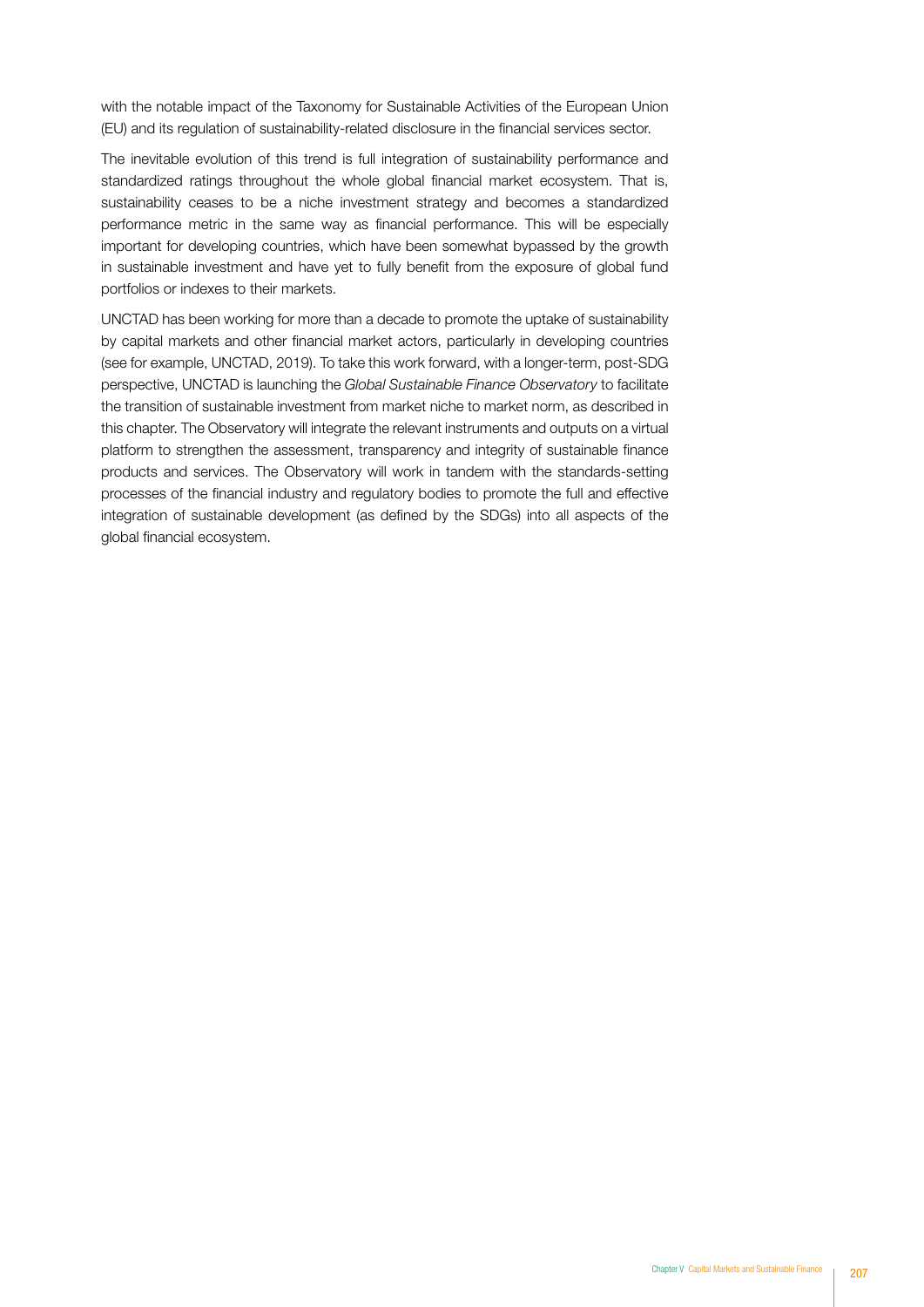### A. SUSTAINABILITY-THEMED CAPITAL MARKET PRODUCTS

*UNCTAD estimates that sustainability-dedicated investments – investment products targeting sustainable development-related themes or sectors – amounted to \$3.2 trillion in 2020, up more than 80 per cent from 2019. These capital market investments consist mainly of sustainable funds (over \$1.7 trillion), green bonds (over \$1 trillion), social bonds (\$212 billion) and mixed-sustainability bonds (\$218 billion). Most of this investment is domiciled in developed countries and targeted at assets in developed markets. With respect to the sustainability credentials of this investment, especially funds, questions remain about greenwashing and its impact on sustainable development. Nevertheless, the sustainable investment market's rapid expansion indicates the potential for capital markets to help fill the financing gap to attain the SDGs.*

#### 1. Sustainability-themed funds

Over the past five years, the fund industry has been rapidly embracing sustainability through the multiplication of funds and indexes dedicated to sustainability themes. In 2020 alone, sustainable funds have surged, including mutual funds and exchange-traded funds (ETFs) described in prospectuses or other filings as selecting assets that integrate sustainability, impact or environment, social and governance (ESG) factors.

#### a. Market trends

According to data from Morningstar and TrackInsight, the total number of sustainabilitythemed funds reached 3,987 by June 2020, up 30 per cent from 2019, with about half of all sustainable funds launched in the last five years (UNCTAD, forthcoming b). Assets under management (AUM) of sustainable funds have quadrupled in the last five years, and last year alone they nearly doubled, from roughly \$900 billion in 2019 to over \$1.7 trillion in 2020 (figure V.1). This exceptional growth held for both sustainable mutual funds and ESG ETFs (box V.1), which together now represent 3.3 per cent of the assets of all open-ended funds worldwide.<sup>1</sup>

The universe of sustainability-themed funds comprises 3,435 mutual funds and 552 ETFs, with AUM of \$1.56 trillion and \$174 billion respectively. The asset allocations of sustainable funds are split among equity, fixed-income and mixed allocation funds, with equity funds accounting for the majority of funds by number (62 per cent). The remainder are split equally between fixed-income (19 per cent) and mixed-allocation funds (19 per cent).

Investment flows to sustainability-themed funds exhibit a similar growth trajectory. From 2016 to 2019, net inflows to these funds increased from \$33 billion to \$159 billion. Despite massive outflows from global capital markets in March 2020 following the outbreak of COVID-19, the total net inflows to sustainable funds in the first half of 2020 recovered to \$164 billion, and UNCTAD estimates that full-year net inflows reached well over \$300 billion (figure V.2). The explosion in flows to these funds demonstrates their rapidly growing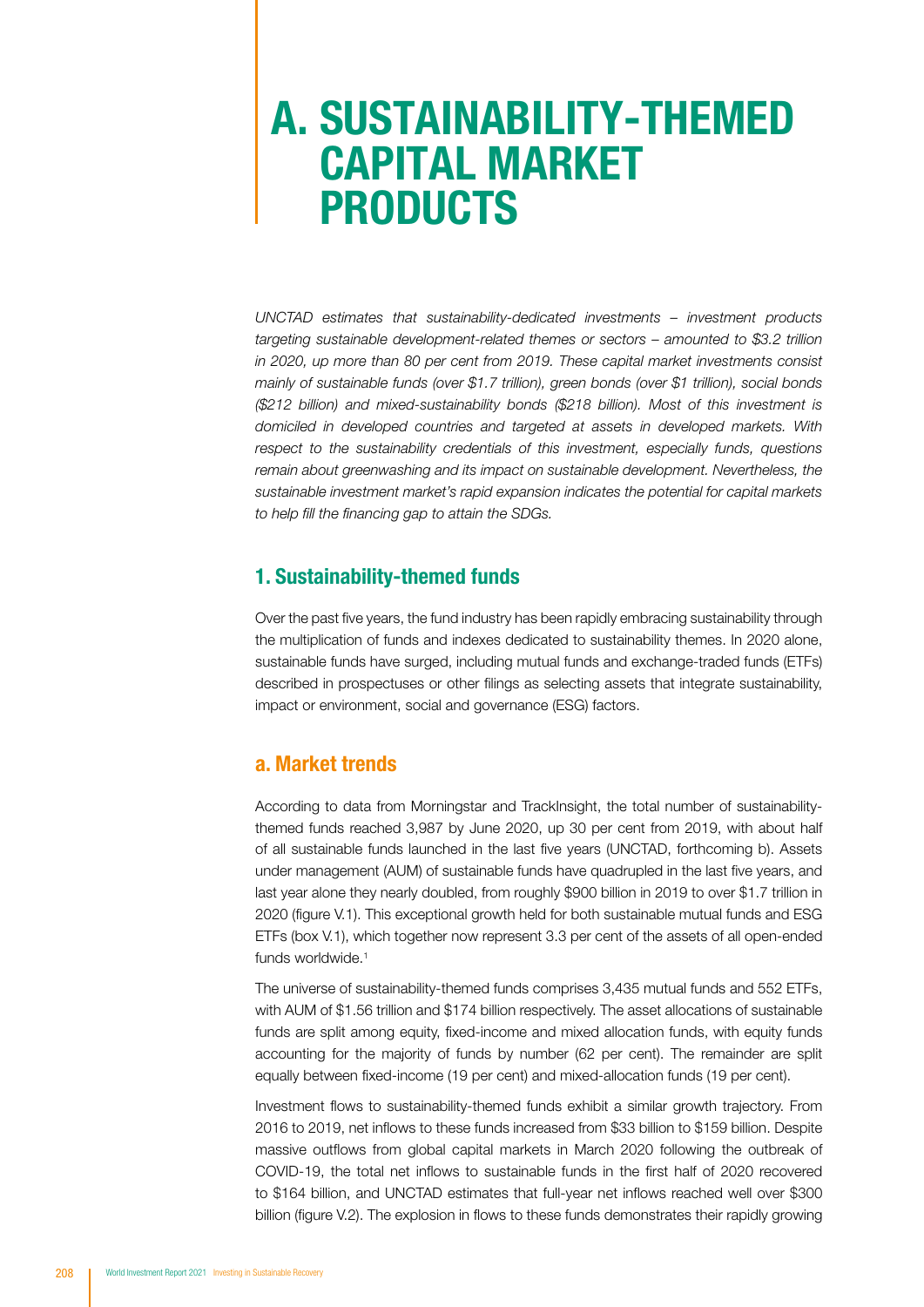#### Number of sustainable funds and assets under management, 2010–2020 **Figure V.1. Figure V.1. Example:** Of 30



*Source:* UNCTAD, based on Morningstar and TrackInsight data.

*Note:* Numbers of funds do not include funds that were liquidated; the numbers for 2020 are as of 30 June.

#### Box V.1. The rise of sustainable exchange-traded funds (ETFs)

ETFs with an ESG tilt are a subset of the sustainability-themed investment funds in this report. Providers of ETFs are increasingly responding to the demand for sustainability-themed products, with a particular focus on ESG performance. Since UNCTAD's first study on ESG ETFs (UNCTAD, 2020f), the number of such funds has more than doubled – from 221 in 2019 to 552 in 2020, a much faster annual growth than in previous years.

ETFs integrate ESG performance by using one of several strategies, including (i) exclusionary screening; (ii) a general integration of ESG performance; (iii) pursuing a best-in-class ESG strategy; and (iv) thematic strategies, specifically targeting a sustainable sector, market, or theme, such as the United Nations' SDGs. Of the 552 ESG ETFs, 77 followed a themed strategy, up from 49 in 2019. This illustrates the growing attraction of themed strategies that often align with, or explicitly target, a specific SDG. Overall, 208 ESG ETFs targeted the SDGs in their investments in 2020, of which almost 90 per cent covered just three goals: SDG 13 (Climate action), SDG 7 (Affordable and clean energy) and SDG 5 (Gender equality).

In terms of the distribution of ESG ETFs by domicile, Europe accounted for a greater share in 2020 than in 2019, up from 59 per cent of funds to 67 per cent, reflecting the overall geographic distribution of the whole sustainable fund market. Only seven ESG ETFs, or just over 1 per cent of the total, were domiciled in developing countries – the same number as in 2019.

*Source:* UNCTAD, based on TrackInsight data.

#### **Figure V.2.** Net inflows to sustainability-themed funds, 2010–2020 (Billions of dollars)



*Source:* UNCTAD, based on Morningstar and TrackInsight data. *Note:* Flows for 2020 are as of 30 June.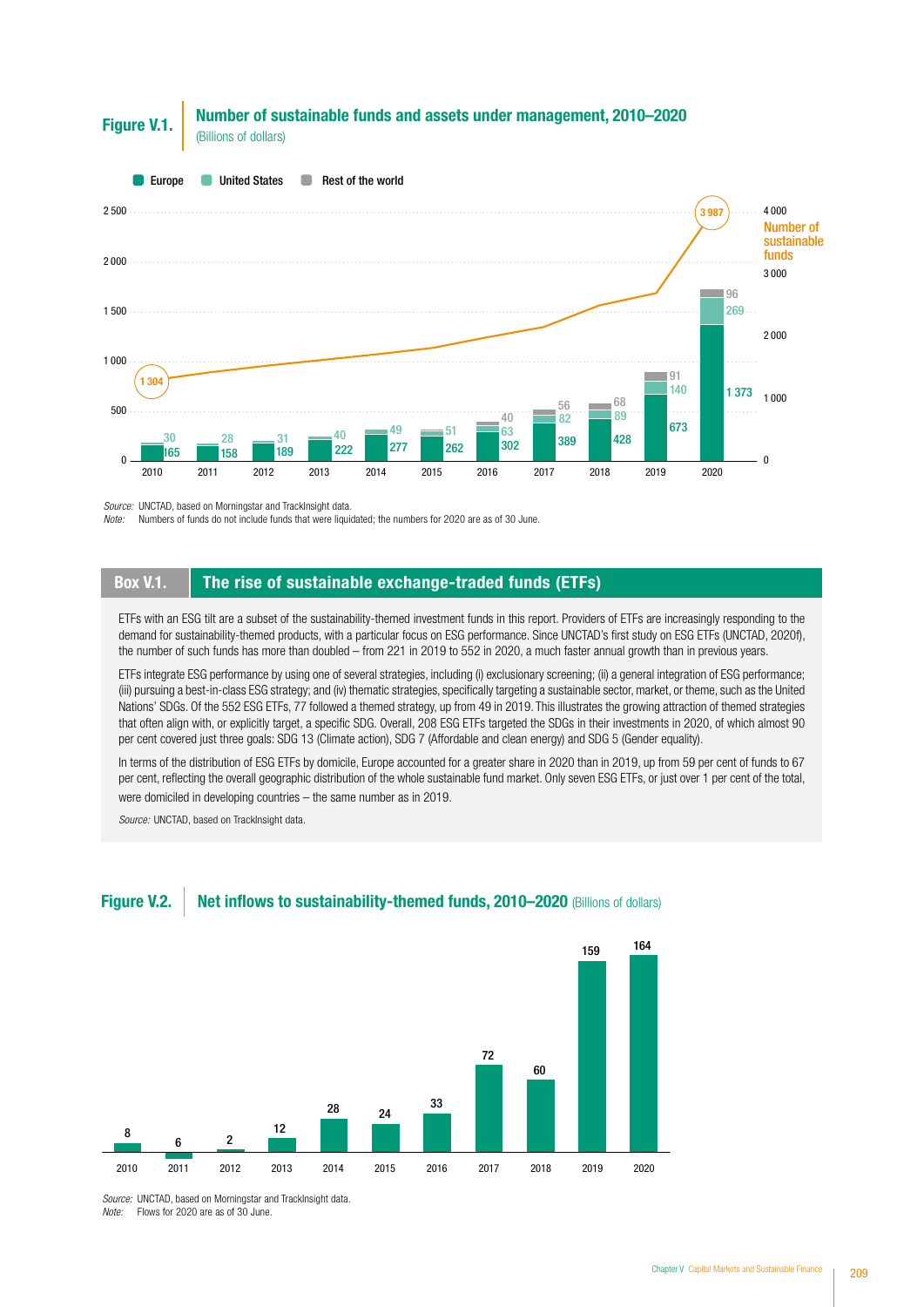popularity as an investment vehicle. However, these net inflows remain relatively small in relation to the size of total AUM of sustainability-themed funds. This shows that the growth in their assets is driven, to a large extent, by the rise in their market value, boosted by buoyant stock markets, in particular in Europe and the United States in the last two years.2

The vast majority of sustainability-themed funds are domiciled in Europe (73 per cent), followed by North America (18 per cent); other regions, including developing countries, represent less than 10 per cent of domiciled funds. This reflects the maturity of the market and the relatively advanced regulatory environment for sustainable investment in Europe (UNCTAD, forthcoming b). The United States has the second largest share of sustainabilitythemed funds, while Luxembourg is by far the largest single host country, holding a market share of almost 30 per cent by assets (although domicile does not necessarily mean the fund is managed from that location).

The rapid rise of sustainability-themed funds, particularly in 2020, reflects the accelerating adoption of sustainability criteria within the investment community, in particular in developed countries. Institutional investors, such as pension and insurance funds, are increasingly prioritizing sustainability in their investment decisions, particularly in view of their longterm obligations to beneficiaries and the material risks posed by climate change and other sustainability-related crises, such as the COVID-19 pandemic. They are also increasingly convinced that a pivot to sustainable investment does not necessarily entail an opportunity cost (Morgan Stanley, 2019). In the last two years, major fund providers and asset owners, such as BlackRock (United States) and Norway's Government Pension Fund, have stepped up their efforts to move towards sustainable investment, for example by announcing the divestment of carbon-related assets from their portfolios.3

#### b. Sustainability-themed funds and the SDGs

One of the investment strategies of sustainable funds is to target sustainability-related themes or sectors, including in the SDGs. UNCTAD's analysis of 800 sustainable equity funds for which relevant data are available found that about 27 per cent of their total assets (\$145 billion of their total AUM of \$540 billion) is deployed in eight key SDG sectors: transport infrastructure, telecommunication infrastructure, water and sanitation, food and agriculture, renewable energy, health, education and ecosystem diversity. The health sector, which covers medical services, pharmaceuticals and medical devices, is the most common and single largest SDG sector for these funds, followed by renewable energy, food and agriculture, and water and sanitation (figure V.3). Their investments in the health sector can make a critical contribution to the achievement of SDG 3 – good health and well-being (box V.2). Meanwhile, the analysis also suggests that the funds' returns did not systematically suffer a financial disadvantage for having a sustainable tilt in their portfolios. Over a period of three years, 48 per cent of sustainable funds outperformed their respective benchmarks, while 52 per cent underperformed them (UNCTAD, forthcoming b).

The benefits of sustainable funds are mainly limited to developed economies. Developing and transition economies so far remain largely absent from the sustainable fund market. In total, they host about 5 per cent of the world's sustainable funds by number and less than 3 per cent by assets. However, leading emerging markets have become important players in a wide range of SDG sectors, such as pharmaceuticals, renewable energy and green bonds. In addition, stock markets in developing and transition economies account for roughly 23 per cent of global market capitalization. These two factors suggest that developing economies have the potential to significantly grow their sustainable fund markets, and their fund markets in general.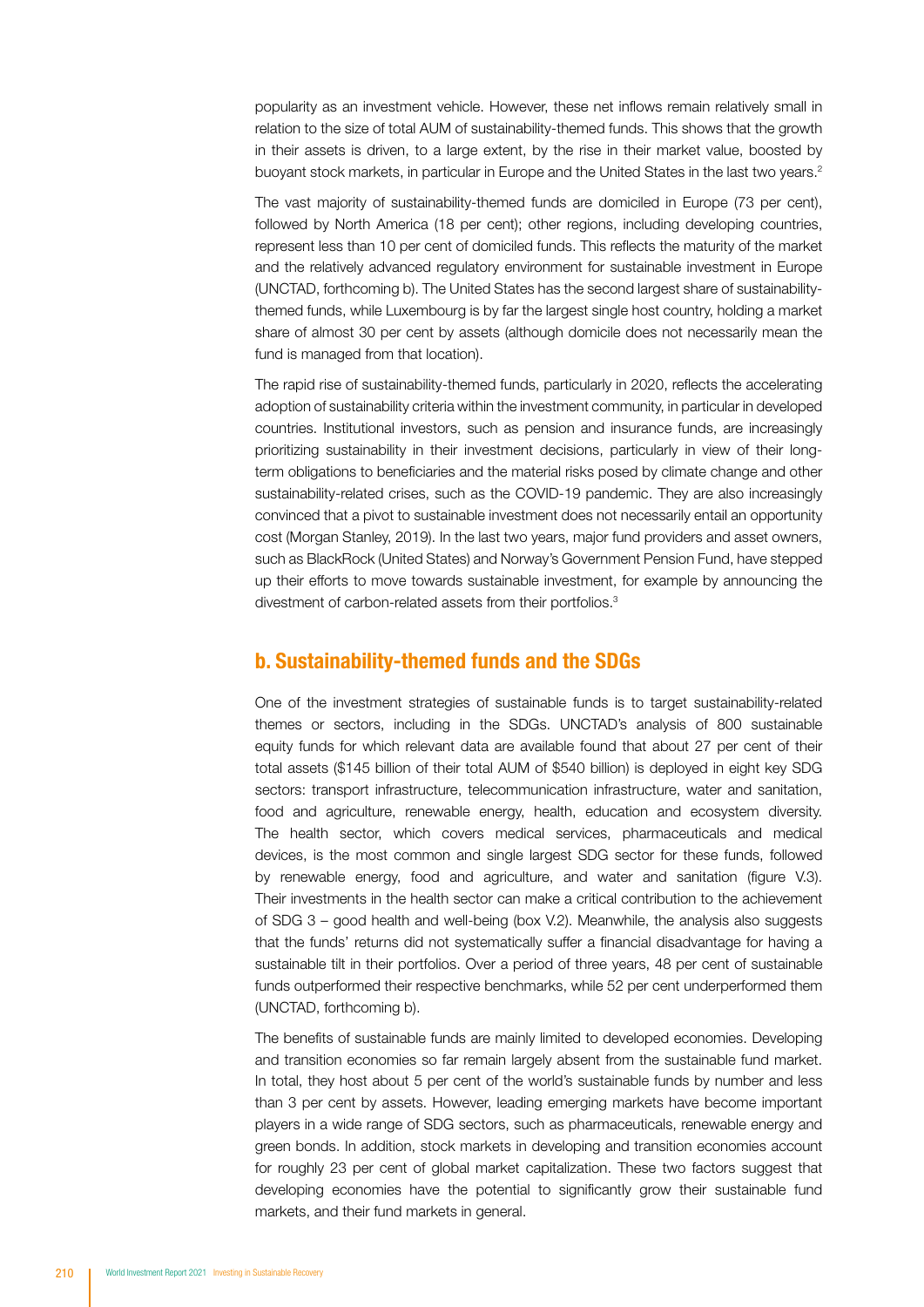Figure V.3. Deployed assets across eight SDG sectors, 2020 (Billions of dollars)



*Source:* UNCTAD, based on Morningstar and TrackInsight data.

In addition to the regional concentration of funds in developed-country markets, their real impact and sustainability credentials also remain questionable, raising concerns about "ESG or SDG washing". The global sustainable fund market therefore needs to address two fundamental issues to fully unleash its potential to finance sustainable development: (i) how to make sustainable funds contribute more to sustainable development in developing economies, and (ii) how to improve their sustainability credentials and address ESG- or SDG-washing concerns.

To leverage sustainability-themed funds for sustainable development, developing and transition economies need to put in place necessary industry standards and regulatory frameworks, as they did to support the growth of sustainable bonds. Incentives could also be provided for the development of and investment in sustainability-aligned indices and funds. Meanwhile, there is a need for more funds that target developing and transition economies in both developing and developed markets. Among the measures required to support this shift are improving capital market regulation and reporting in developing countries and raising standards to international norms to boost investor confidence.

To continue growing in the long term, sustainable funds need to address issues about the harmonization of standards. Meanwhile, the fund market needs to enhance credibility by improving transparency through reporting, not only on ESG issues but also on climate impact and SDG alignment. Today, more than 90 per cent of the world's largest companies report on ESG or SDG issues (G&A,2020), but very few funds are reporting on their own sustainability performance. Fully transparent self-reporting would be a helpful first step towards more transparency and credibility, and the reporting should be supported by external auditing, as is required for companies. Meanwhile, stock exchanges can put in place relevant guidelines or demand greater sustainability performance and disclosure in their listing requirements (see section C).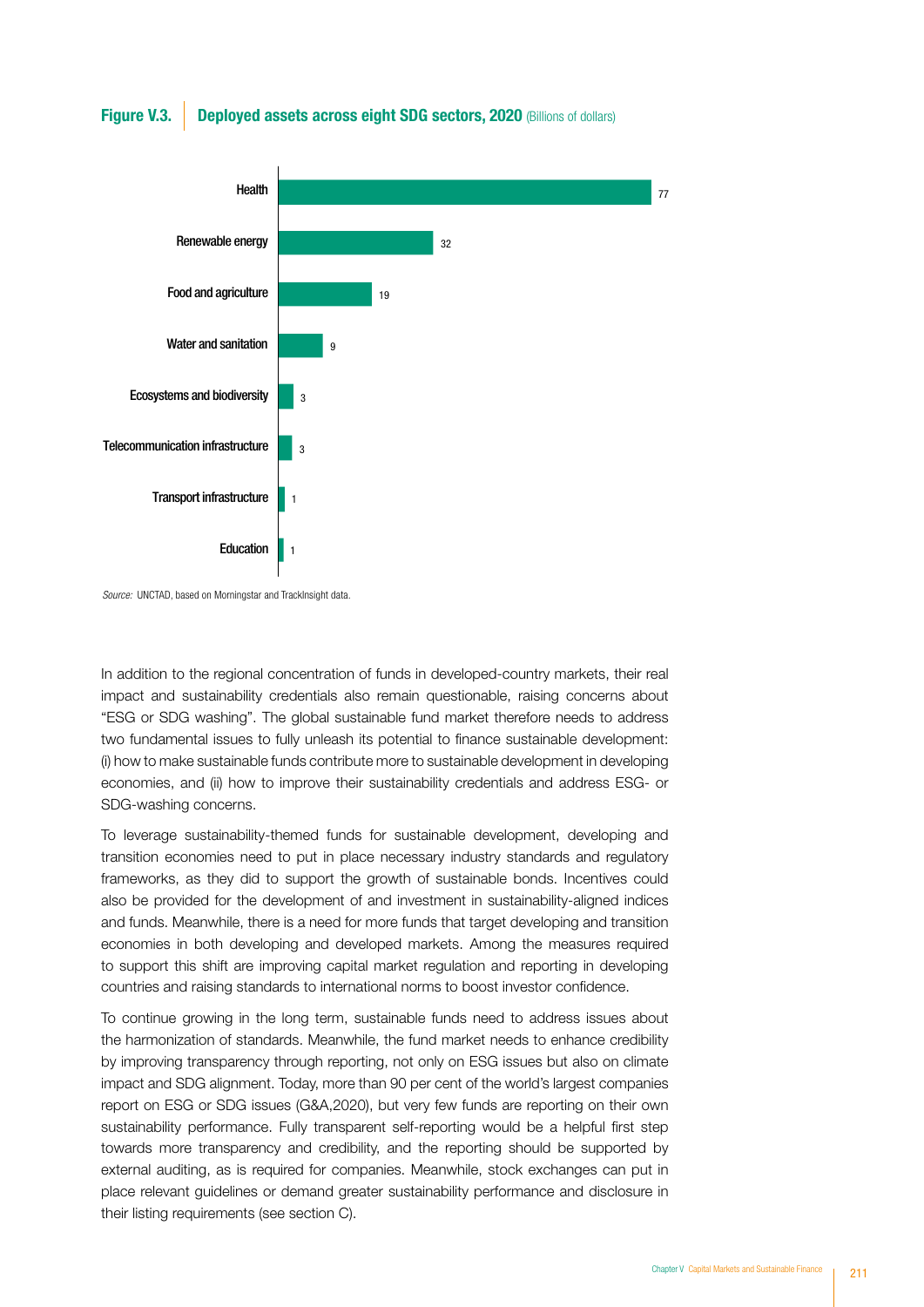#### Box V.2. Fund investment in the health sector

Good health and well-being are covered by SDG 3; they are a basic human right and are also essential for economic and social development. In 2020, direct investment and project finance in health infrastructure (e.g. hospitals) fell by 39 per cent (UNCTAD, 2021c), threatening progress on the attainment of SDG 3 and putting pressure on the health sector, especially in developing countries. The pandemic has also compounded the strain on national health systems globally (see chapter III, section C).

However, the response to the pandemic has also been increased investment by mutual funds and ETFs in other areas within the health sector, such as health care, pharmaceuticals, biotechnology, and medical devices and supplies. In 2020 and the first four months of 2021, the number of equity funds dedicated to the health sector rose by 13 per cent to 575, with AUM reaching \$350 billion.

More than two thirds of this investment is domiciled and invested in North America, which perhaps reflects private approaches to health care and health insurance. Europe accounts for 29 per cent of funds' investment in the health sector, perhaps reflecting predominantly public approaches to health care and health insurance, despite mature pharmaceutical and medical supply industries. The AUM domiciled in developing countries and invested there reached \$5.5 billion at the start of 2021, accounting for roughly 2 per cent of AUM in the health sector.

Meanwhile, sustainable funds in general also invest heavily in the health sector. UNCTAD's analysis of more than 800 sustainable equity funds, over 90 per cent of which are not in the health sector, found that about 14 per cent of these funds' assets, about \$77 billion out of \$540 billion of total assets, are invested into the health sector, by far the largest exposure among key SDG-oriented sectors such as renewable energy, agriculture and transport infrastructure.

While the trend in investment via capital markets is positive for the pandemic recovery and the attainment of SDG 3, most health sector funds described here are so far not included in mainstream sustainable fund databases such as that of Morningstar. This does not necessarily mean they are not sustainable or do not contribute to sustainable outcomes, as 16 per cent of these funds have "above average" ESG ratings, according to data provided by Conser, a Swiss sustainability data company. Instead, these funds are not counted as sustainable funds, perhaps just because they do not disclose systematic ESG integration in their investment strategy or because sustainability ratings for many of them are inaccessible. This highlights the importance of harmonizing standards for defining and qualifying sustainable funds and building up their sustainability data. In addition, there may be an advantage to use the SDGs as a benchmark for sustainability and to take a broader view of the market to better establish the level of SDG investment.

*Source:* UNCTAD, based on Morningstar and TrackInsight data.

#### 2. Sustainable bond markets

*The now \$1.5 trillion market for sustainable bonds (green, social and mixed) saw increased demand in every quarter of 2020, from less than \$70 billion in Q1 to close to \$180 billion in Q4, pushed by the issuance of social and mixed-sustainability bonds as national and supranational organizations and corporations financed relief efforts amid the fallout from the pandemic. The highest increase was seen in the social bond market, with a tenfold rise to \$164 billion in 2020 — or one third of the sustainable bond market (green, social and mixed-sustainability combined), up from just 5 per cent in 2019. At the same time, mixedsustainability bonds (a mix of green and social) were valued at \$128 billion, surpassing their 2019 total by a factor of three.* 

The sustainable bond market — including green bonds, social bonds and mixedsustainability bonds (a mix of green and social) — has seen enormous growth since the first green bond was launched just over a decade ago. Based on 2020's explosive growth rate, social and mixed-sustainability bonds are rapidly catching up with the green bond segment (long the leader in this area) and becoming increasingly popular tools for financing SDG related activities. Cumulatively the total amount of outstanding sustainable bonds since 2015 is estimated to be \$1.5 trillion, based on average maturity periods for these bonds.4

Despite an average annual growth rate of 67 per cent and significant size in absolute terms, the sustainable bond market is still very much in its early growth stage, representing only about 1.26 per cent of the total global bond market of approximately \$119 trillion.<sup>5</sup> This suggests enormous growth potential for this segment going forward.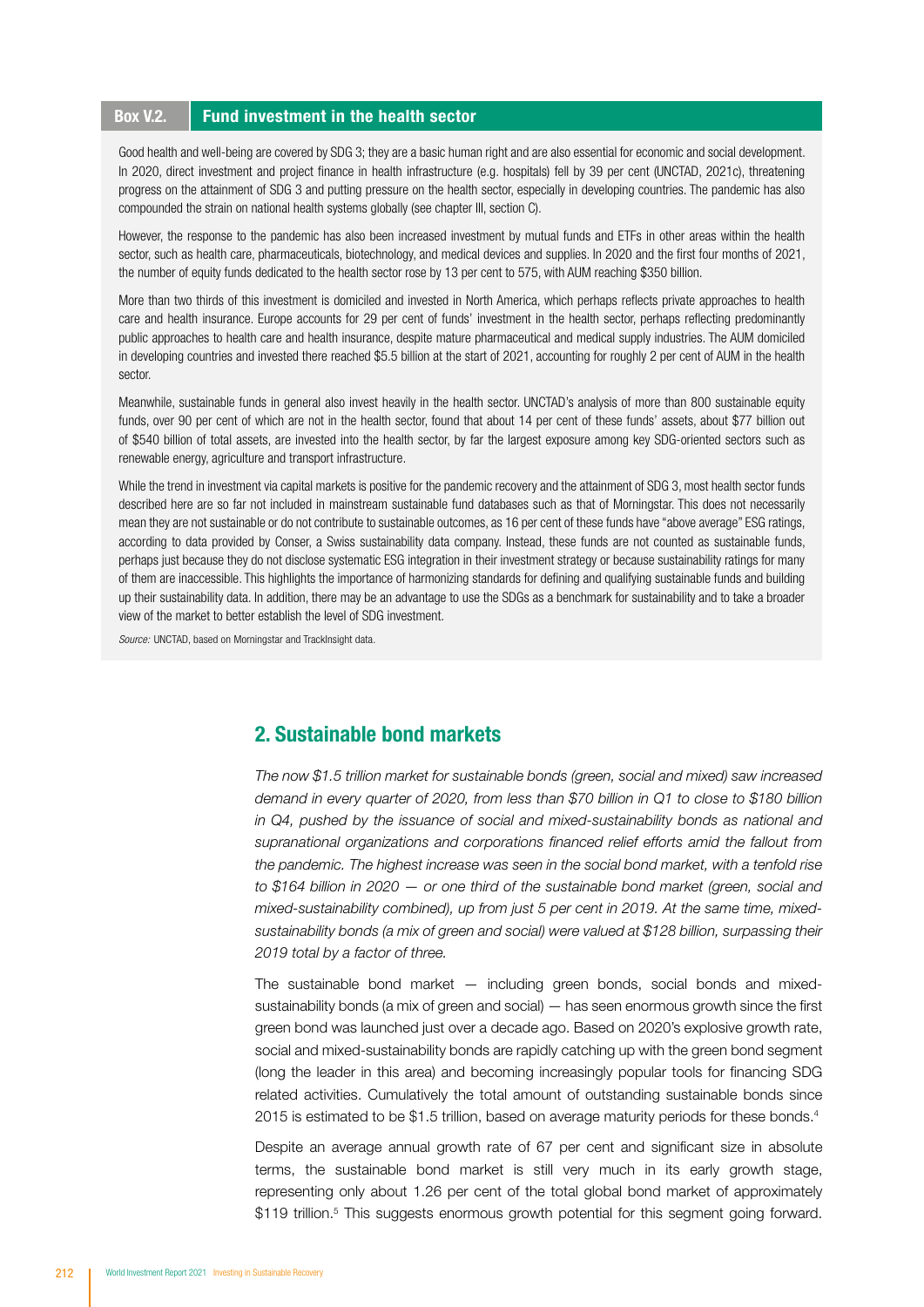In the next five years, the sustainable bond market can expect to see further acceleration of growth as investors and issuers become more confident with this proven investment vehicle and the sense of urgency around financing the SDGs, including climate action, continues to create a conducive policy environment for these types of investments. By 2025, the sustainable bond market could reach 5 per cent of the total global market, which would bring over \$6 trillion of new investments in SDG sectors.

In part, this development has been facilitated by stock exchanges: 37 stock exchanges now have specialized market segments to increase the visibility of these products, up from zero exchanges 10 years ago. The Luxembourg Stock Exchange, with the creation of the Luxembourg Green Exchange market segment, was one of the first exchanges to list green bonds. By Q1 2021, the new exchange had listed over 500 green bonds, 350 mixed-sustainability bonds and 70 social bonds. Stock exchanges also work with issuers to develop sustainable bonds: for example, the Johannesburg Stock Exchange worked with the city of Cape Town in 2020 to develop a municipal green bond. More details about different types of sustainable bonds are provided in the following subsections.

#### a. Green bonds

Green bonds facilitate investment in environmental infrastructure projects, including projects related to climate action (SDG 13), affordable and clean energy (SDG 7), and sustainable cities and communities (SDG 11). Green bond segments on stock exchanges first emerged in 2014, and the value of green bonds issued, both listed and unlisted, has since grown by 700 per cent into a \$300 billion market (figure V.4). The proceeds of green bonds are primarily used in three sectors: energy, buildings and transport. In 2020, the global green bond market continued its upward trend, though it grew slower in 2020 than in 2019. This may be due to the effects of the pandemic leading to deferred infrastructure projects; it may also be related to the dramatic growth of the sustainability bond market, which mixes elements of green bonds and social bonds.

#### Green bond market size and industries financed, 2014–2020 **Figure V.4. Gillions of dollars**



*Source:* Climate Bonds Initiative.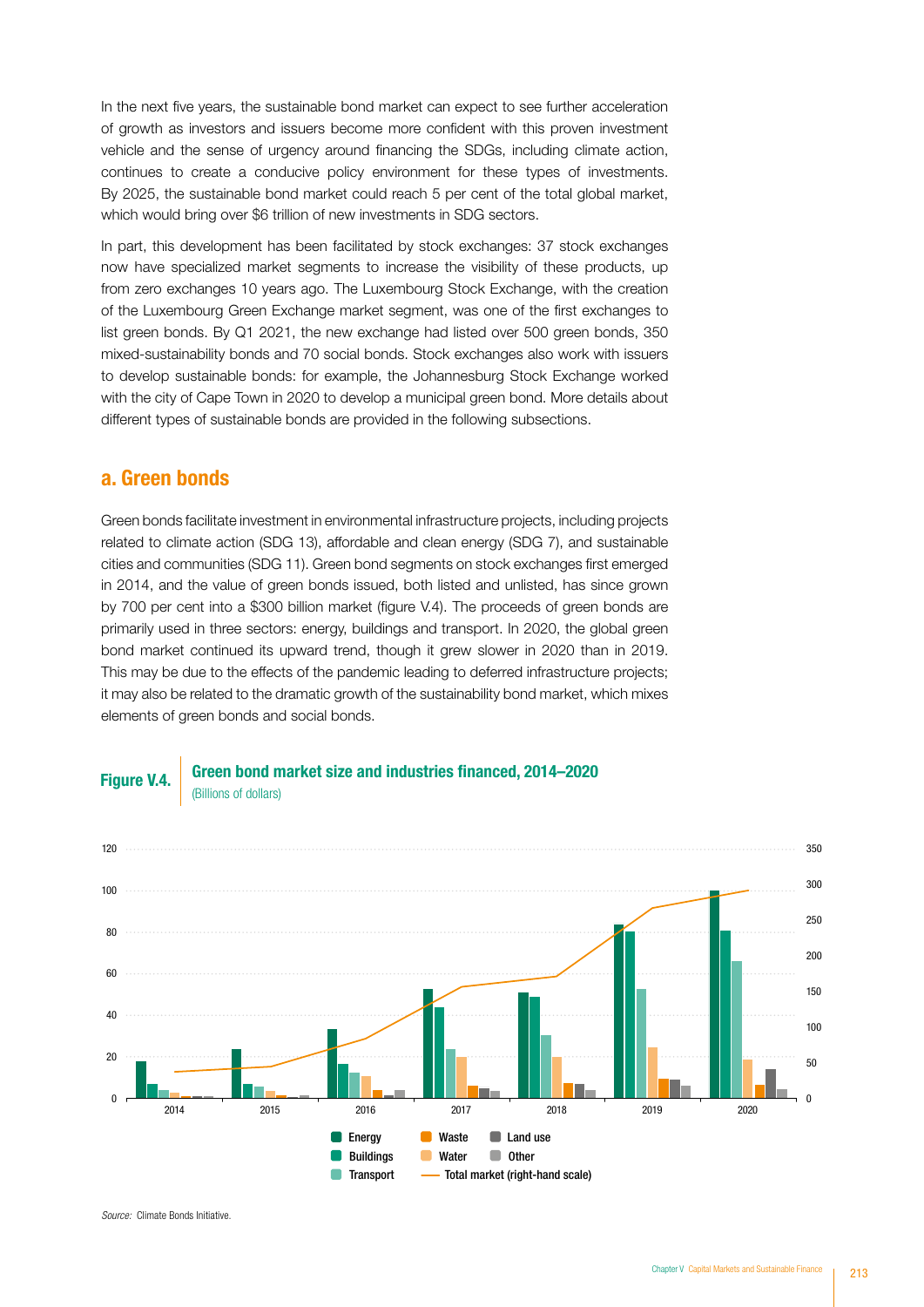

#### Figure V.5. Green bond market size by type of issuer, 2014–2020 (Billions of dollars)

*Source:* Climate Bonds Initiative.

Although financial and non-financial corporations are the dominant issuers of green bonds, the value issued by government-backed entities increased in 2020 (figure V.5). Government-backed entities issued nearly \$65 billion in green bonds in 2020, compared with \$36 billion in 2019. Development banks issued nearly \$23 billion worth of green bonds in 2020, about \$6 billion less than in 2019, which accounted for only 7.8 per cent of all green bonds issued, compared with 40 per cent in 2014. This highlights how development banks kick-started this innovative area of finance, which is now dominated by government and private-sector issuers. For example, financial corporations, which issued 6.8 per cent of green bonds in 2014, accounted for 19 per cent of the market in 2020.

#### b. Social bonds

The pandemic has boosted the issuance of social bonds — a trend first observed in *WIR20*. The year 2020 saw a jump of over 900 per cent in the value of the social bond market (figure V.6). These sustainable debt products are based on a set of principles or guidelines issued by the International Capital Market Association (ICMA). According to the ICMA's *Social Bond Principles*, social bonds finance projects with positive social outcomes such as health or well-being improvement and poverty reduction. Similar to social bonds, impact bonds are outcomes-based contracts used to deliver services to the population (box V.3).

The huge surge in social bonds in 2020 was due mainly to the response to the COVID-19 pandemic. Supranational entities led the development of COVID-19 response bonds, primarily social bonds specifically developed to address the impacts of the pandemic. Multilateral development banks were able to react quickly as many already had frameworks in place to issue social and mixed-sustainability bonds. COVID-19 response bonds include the largest dollar-denominated social bond ever launched in international capital markets before Q1 2020: the issuance of the \$3 billion "Fight COVID-19" social bond of the African Development Bank (AfDB). Another big issuer of social bonds in 2020 was the European Union, which tapped the market multiple times to fund the EU SURE (Support to MITIGATE Unemployment Risks in an Emergency), a temporary job support program.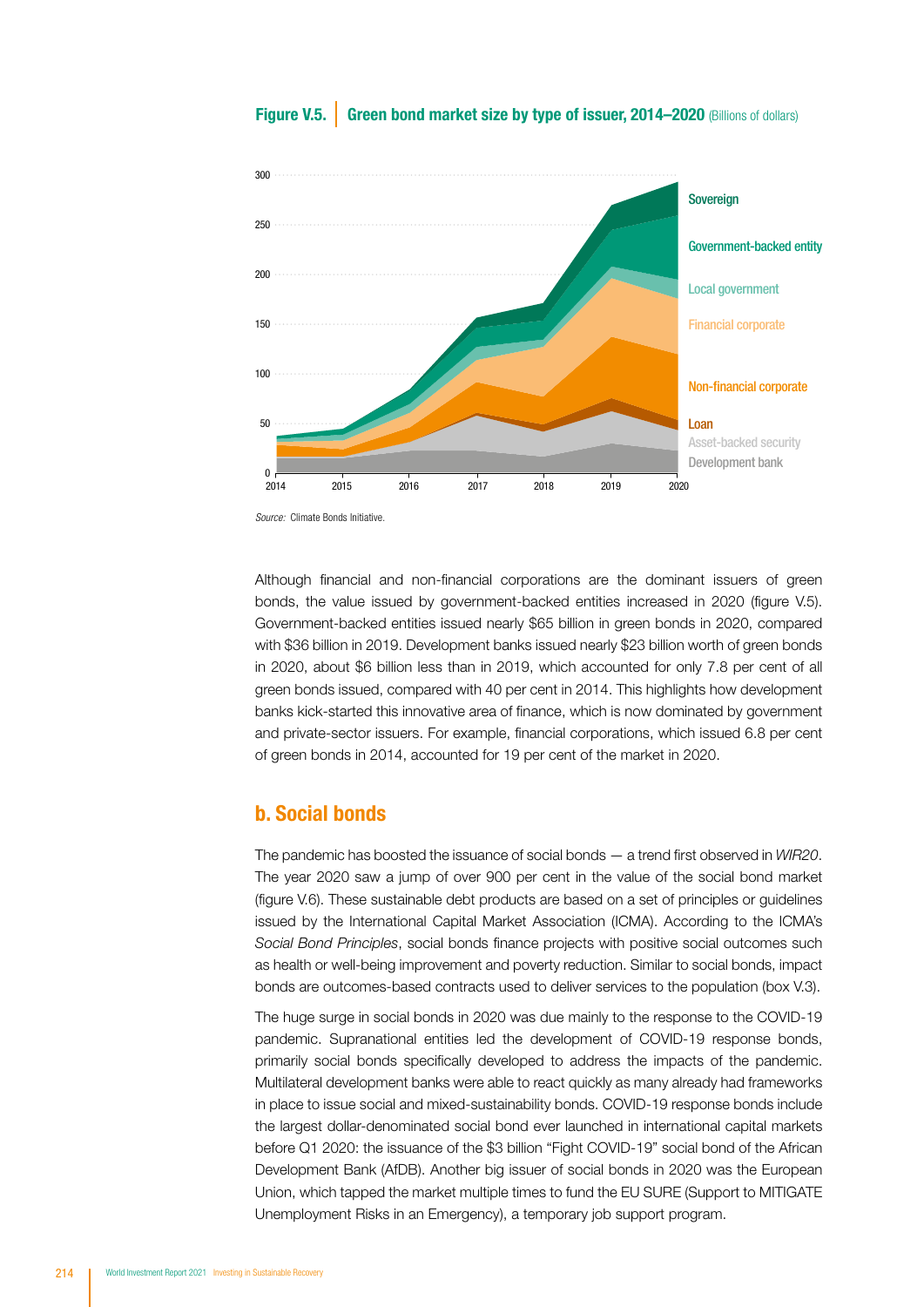EU SURE is a programme developed by the EU to help member States cope with the economic disruption caused by the pandemic. The program provides financial assistance to address the sudden increase in public expenditure, as member States try to mitigate the consequences of the economic shocks of the pandemic. The EU SURE social bonds are aligned with the Social Bond Principles of the ICMA and aim at supporting employees and selfemployed against the risk of unemployment and loss of income (SDG 8).

By the first quarter of 2021, the European Commission had issued €75.5 billion (\$91 billion) worth of social bonds in six rounds under the EU SURE instrument. These funds have already been disbursed to 17 member States (figure V.7), but others can still submit requests to receive financial support under SURE, which could raise up to €100 billion.



*Source:* UNCTAD.

#### Box V.3. | Impact bonds

Impact bonds are outcomes-based contracts that use private investor funding to cover the upfront capital required for providing a service. These contracts differ from traditional contracts by focusing on outcomes rather than on inputs and activities. The service is designed to achieve measurable outcomes, and the investor is repaid only if these outcomes are achieved.

There are two types of impact bonds: (i) social impact bonds, for which the outcome payer is the government representing the target group, and (ii) development impact bonds, in which the outcome payer is an external donor (e.g. aid agency of a government or multilateral agency).

Currently, 206 projects are funded through impact bonds, which have raised over \$450 million all over the world for different policy sectors (box figure V.3.1).



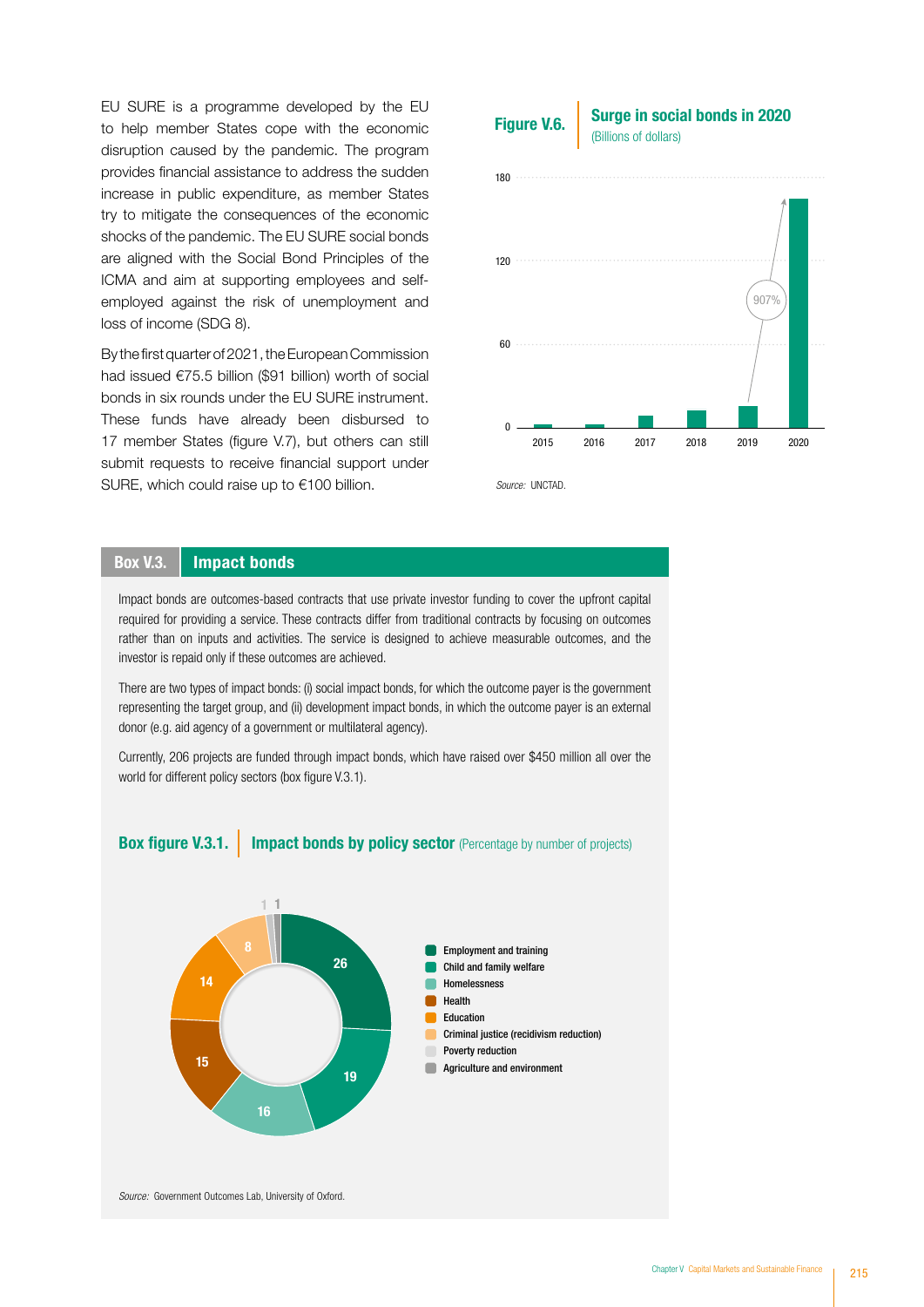#### **Figure V.7.** EU SURE Social Bond per country (Billions of euros)



*Source:* UNCTAD.

At the beginning of the pandemic, the AfDB raised \$3 billion in a three-year bond to help mitigate the economic and social impact of the pandemic on Africa's economies and livelihoods. The Fight COVID-19 bond was allocated to central banks and official institutions (53 per cent), bank treasuries (27 per cent) and asset managers (20 per cent). Final bond distribution statistics demonstrated a worldwide interest in COVID-19-related bonds: the bonds were funded from investors in Europe (37 per cent), the Americas (36 per cent), Asia (17 per cent), Africa (8 per cent) and the Middle East (1 per cent).

Currently, 12 African countries borrow funds from the AfDB that are financed by the Fight Covid-19 social bond. These countries' projects focus on different sectors and interventions, ranging from supporting the transition of production lines to health-care materials, to providing bridge-finance for SMEs struggling with the effects of national lockdowns, to providing social support for vulnerable people. For example, the Tunisian PARISE project received a \$217 million loan from the AfDB in April 2020 to mitigate the impact of the COVID-19 crisis through job protection and the social inclusion of vulnerable groups (the youth and the poor) over the short term, and through economic recovery in the medium term. In Cameroon, a \$106 million loan is funding the country's Crisis Response Budget Support Programme, which is to build capacity for COVID-19 testing, management and response by providing planning and strategic tools, as well as financial resources, to the health sector. It also aims to stabilize household income and livelihoods to safeguard food security.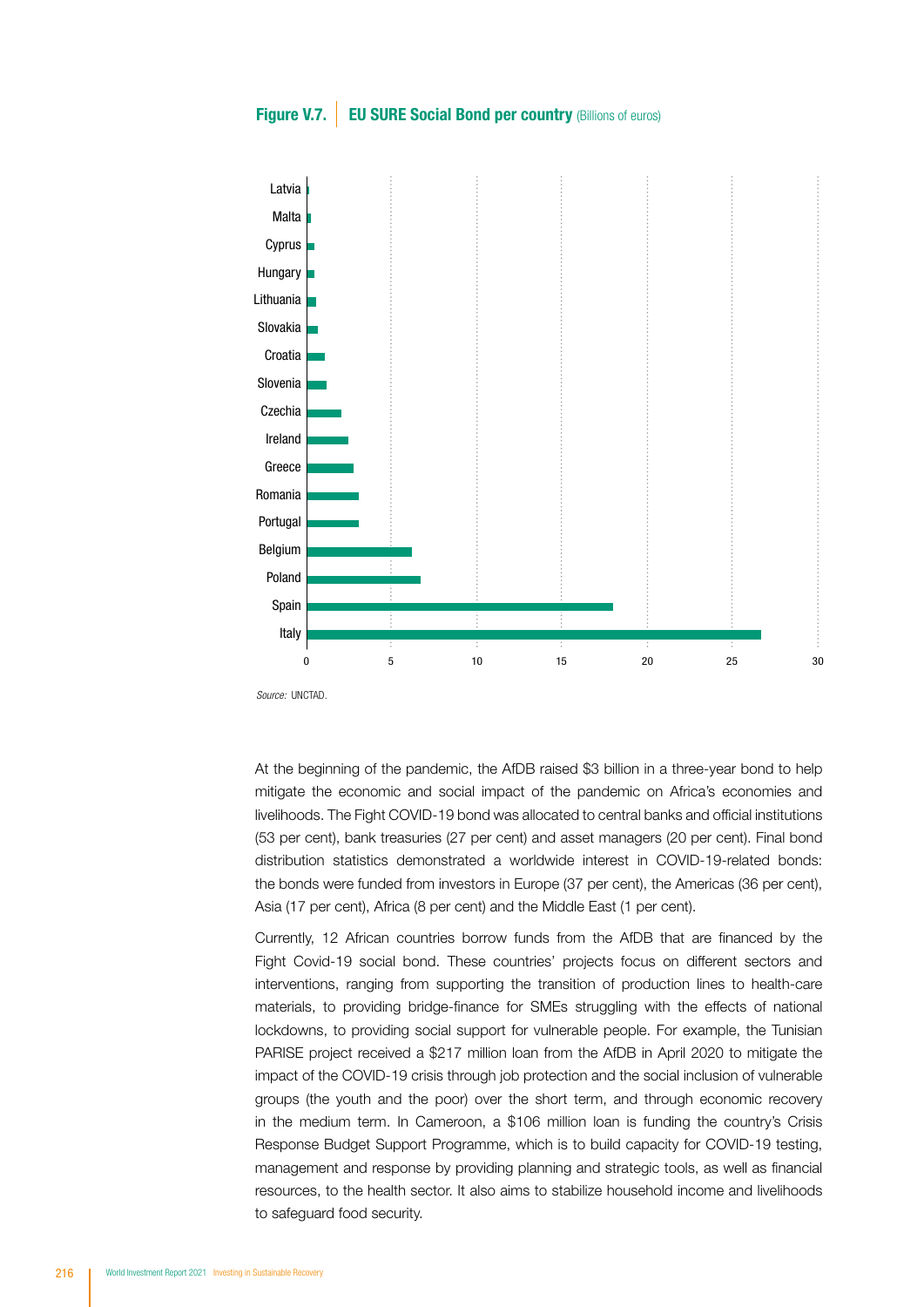#### c. Mixed-sustainability bonds

Mixed-sustainability bonds are instruments that mix social and environmental objectives and are defined by the ICMA Sustainability Bond Guidelines. Thus, they are aligned with the components of both ICMA's Green Bond Principles and Social Bond Principles. Similar to social bonds, the mixed-sustainability bond market saw a significant leap in volume in 2020, growing 226 per cent (figure V.8).

Given the cross-cutting and interrelated nature of social and environmental issues, these mixedsustainability bonds are especially useful for raising funds for sustainable development projects. Supranational organizations, such as development banks, have taken the Sustainability Bond Guidelines as a guide for their sustainable development bonds frameworks. The World Bank Group has such a framework, and the proceeds of its bonds go to projects designed to achieve both positive social and environmental impacts and outcomes in line with the World Bank Group's twin goals of eliminating extreme poverty and promoting shared prosperity.

#### 226%  $20$ 40 60 80 100 120 140 Surge in mixed-sustainability **Figure V.8.** Surve in Inized-Sustaniability<br>**bonds in 2020** (Billions of dollars)

0 2015 2016 2017 2018 2019 2020

*Source:* UNCTAD.

In 2020, the World Bank Group reported that it has committed \$23.2 billion of proceeds from mixed-sustainability bonds to fund 100 new projects, of which 54 per cent were from lower-middle-income countries, 57 per cent had a gender focus and 31 per cent had climate co-benefits. When analysed by sector, the majority of proceeds went to projects that involved some infrastructure aspect, such as transportation, water and sanitation, and energy. The region most benefited was Latin America and the Caribbean, followed by East Asia and the Pacific and then Europe and Central Asia.

As an example of how sustainable bonds can incorporate social and environmental goals, the World Bank project Support to Bogota's Metro Line 1 Project aims at improving public transportation in Colombia's capital (to reduce transportation emissions) but also embeds mechanisms to hire more women, with a target of at least 20 per cent of Metro employees. The project also incorporates a reporting mechanism for victims of sexual harassment and an action protocol for Metro police and staff to intervene.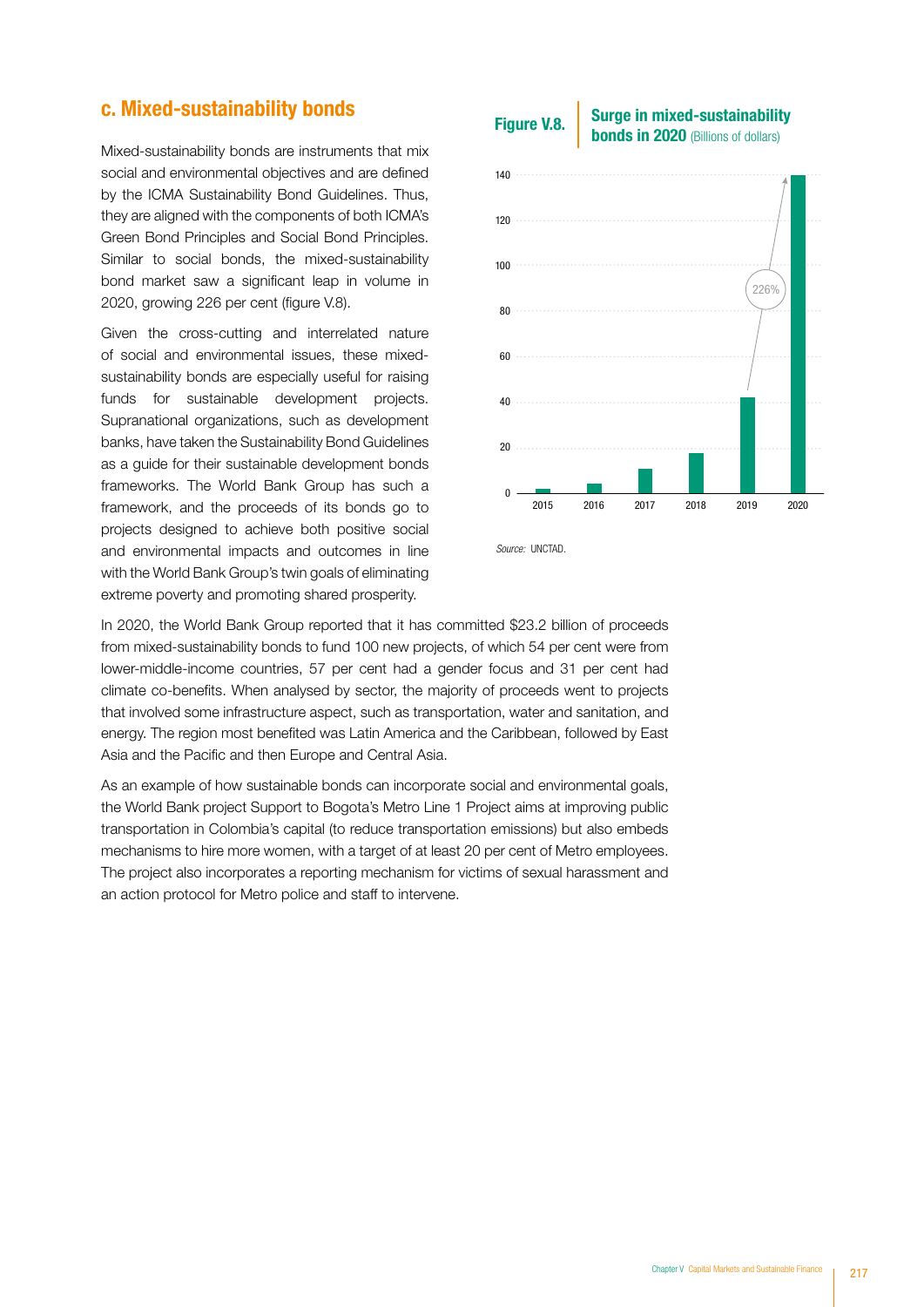### B. INSTITUTIONAL INVESTORS AND FINANCIAL SERVICE PROVIDERS

*At the far upstream end of the investment chain are asset owners and asset managers, the vast majority of which are institutional investors. The size of the assets managed by*  institutional investors puts them in a strong position with regard to effecting change on *sustainability issues. They can do this primarily through two routes: (i) asset allocation – how they choose to allocate the large amounts of capital at their disposal, which can have a determinative impact on companies and markets; and (ii) active ownership – how they engage with their investments through corporate governance mechanisms to influence the policies of the companies in which they invest.* 

#### 1. Sustainability-influenced asset allocation

This section examines four groups of upstream institutional investors that have an important role to play in driving sustainable investment and who have a strong institutional interest in doing so: the first two, pension funds and sovereign wealth funds (SWFs), managed reported global assets of \$52 trillion and \$9.2 trillion, in 2021, respectively (Thinking Ahead Institute, 2021 and Global SWF, April 2021).<sup>6</sup> The second two, insurance companies and banks, manage assets but primarily provide financial services for their clients in the form of risk liability and other risk management products, and loans. The investable assets of insurance companies and banks reached \$32 trillion (2018) and \$155 trillion (2019) respectively.7

#### a. Pension funds

Given their long-term obligations, pension funds (as well as SWFs, discussed in the next subsection) are in a better position to assess long-term risks to their portfolios, and the intergenerational nature of their business model tends to make them more responsive to ESG- and SDG-related issues. Consequently, there has been a realization on the part of these large institutional investors that ESG factors constitute material risks for the sustainability of their investments. UNCTAD has focused much of its analysis on public pension funds, which often have a clearly defined link with local communities and ESG priorities. In terms of their AUM, they accounted for almost \$20 trillion in 2021, or 40 per cent of total global pension assets.<sup>8</sup>

Public pension funds could be an important financing source for sustainable development. For example, infrastructure investments are well suited to their needs – their investment horizon aligns with long-term infrastructure projects and their investment capacity can address the size of such projects (PwC, 2016). Despite the impact of the pandemic, the investment of pension funds in infrastructure continued growing in 2020, with increasing investments committed by the funds to sectors critical for sustainable development, such as renewable energy, agriculture and industrial properties (including warehouses, industrial premises and logistics centres) (IE University, 2020).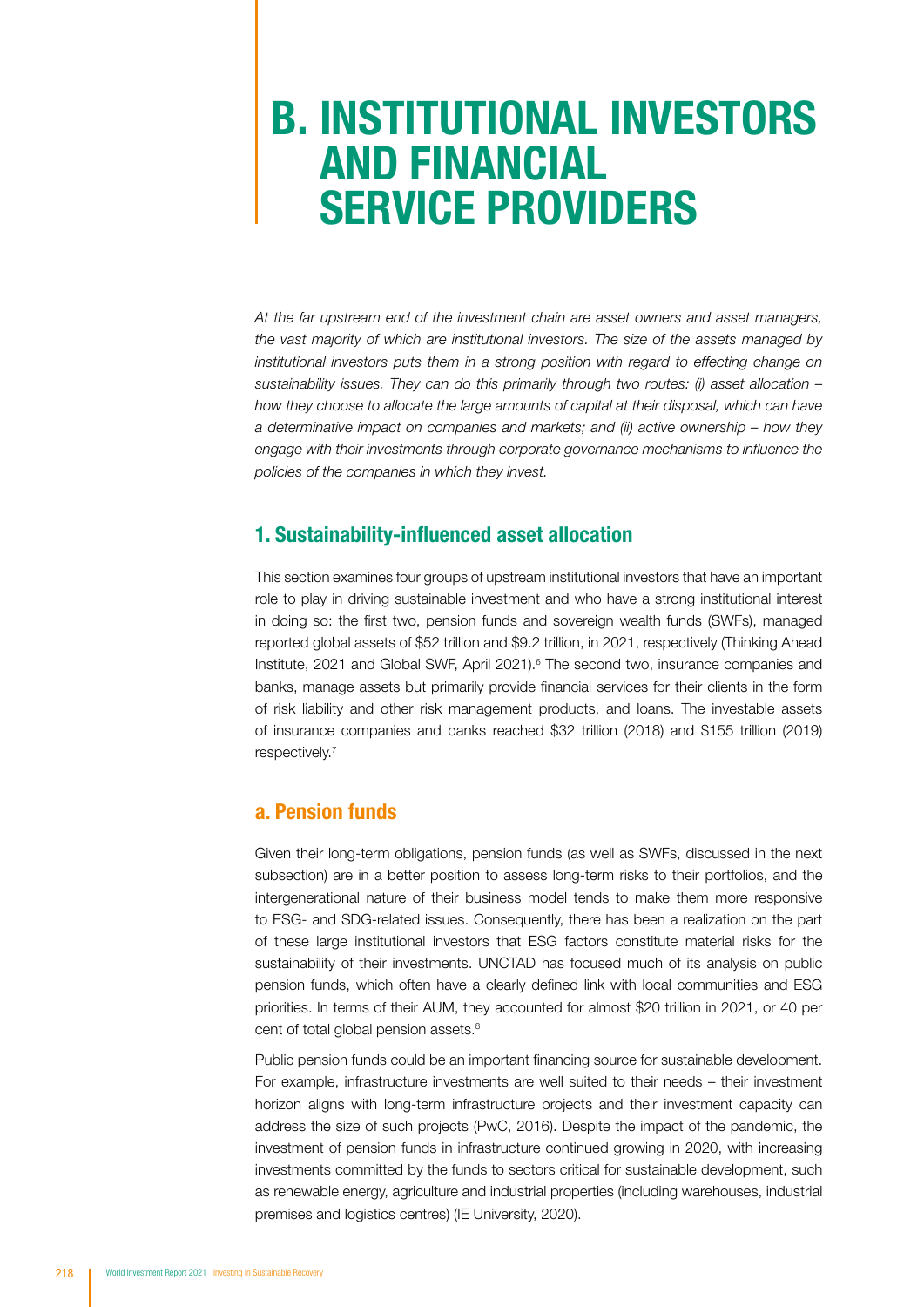In recent years sustainability-dedicated investment has started to gain increased traction among the funds, and their strategies have evolved from relatively simple approaches (such as exclusion or negative screening) to more sophisticated ones. Impact investment (including SDG-themed investment) has become an important investment strategy, showing an ongoing transition from responsible investment to sustainability-dedicated investment (UNCTAD, 2020d). The most popular investment areas are related to climate change mitigation, in particular in carbon-efficient assets, renewables, green real estate and infrastructure, and green, social or mixed-sustainability bonds. In 2018, Canada Pension Plan (CPP) became the first pension fund to issue green bonds, raising \$1.5 billion in total, a record at the time for a single green bond transaction in Canada.<sup>9</sup>

An increasing number of funds have also started to integrate the SDGs into their asset allocation. APG and PGGM (both the Netherlands) jointly developed a taxonomy for investment that contributes to the SDGs, called Sustainable Development Investment. By the end of 2017, PGGM had dedicated 15 per cent of its total assets to SDG-related sectors or projects. Other funds, such as ATP (Denmark), the Government Pension Investment Fund of Japan and the New Zealand Superannuation Fund, also use the SDGs as a reference to pursue positive investments that deliver clear social and environmental benefits alongside financial returns.

Nonetheless, public pension funds still have a long way to go in embracing sustainability in their investments. According to an UNCTAD report, among the world's 50 largest public pension funds and 30 largest SWFs, only 16 public pension funds and 4 SWFs published a sustainable or responsible investment report in 2019 (UNCTAD, 2020d). More fundamentally, public pension fund portfolios largely bypass developing-country markets, limiting their contribution to sustainable development.

#### b. Sovereign wealth funds

In response to the needs for additional resources to fight the pandemic and drive post-pandemic recovery, SWFs have acted as useful fiscal buffers for their governments. During the pandemic, many funds were called on to offset widening budget gaps to backstop the economic and financial impacts of the crisis. Reported drawdowns were widespread, ranging from large funds such as in Qatar, the Russian Federation, Singapore and Norway, where nearly 5 per cent of the Government Pension Fund Global's capital was earmarked for fiscal support, to small funds – as in Botswana, Ghana or Nigeria – that are far less well resourced. Meanwhile, the funds were also engaged in a variety of other measures designed to provide relief to distressed sectors of local economies. Mubadala Investment Company (United Arab Emirates), for example, rolled out a \$114 million rent relief plan targeting the retail and hospitality industries. In the Russian Federation, the Russian Direct Investment Fund provided capital for vaccine production. Funds from Malaysia, Singapore and Turkey have stepped in to fund or recapitalize local firms operating in key sectors (IE University, 2020). In view of their role in fighting the pandemic, SWFs – especially those in developing countries – may see their function as an economic stabilization vehicle further strengthened as a useful tool to insulate their economies from internal and external shocks and to promote sustainable development in their countries.

As SWFs become more active in direct investments in infrastructure, energy, emerging technologies and other assets that are vital to the strategic interests of host countries, it is worth questioning whether controlling stakes in investment projects are desirable. Where such significant stakes are warranted, there may be options for SWFs and public pension funds to work in partnership, either with host-country governments, with development finance institutions or with other private-sector investors that can bring technical and managerial competencies to the project.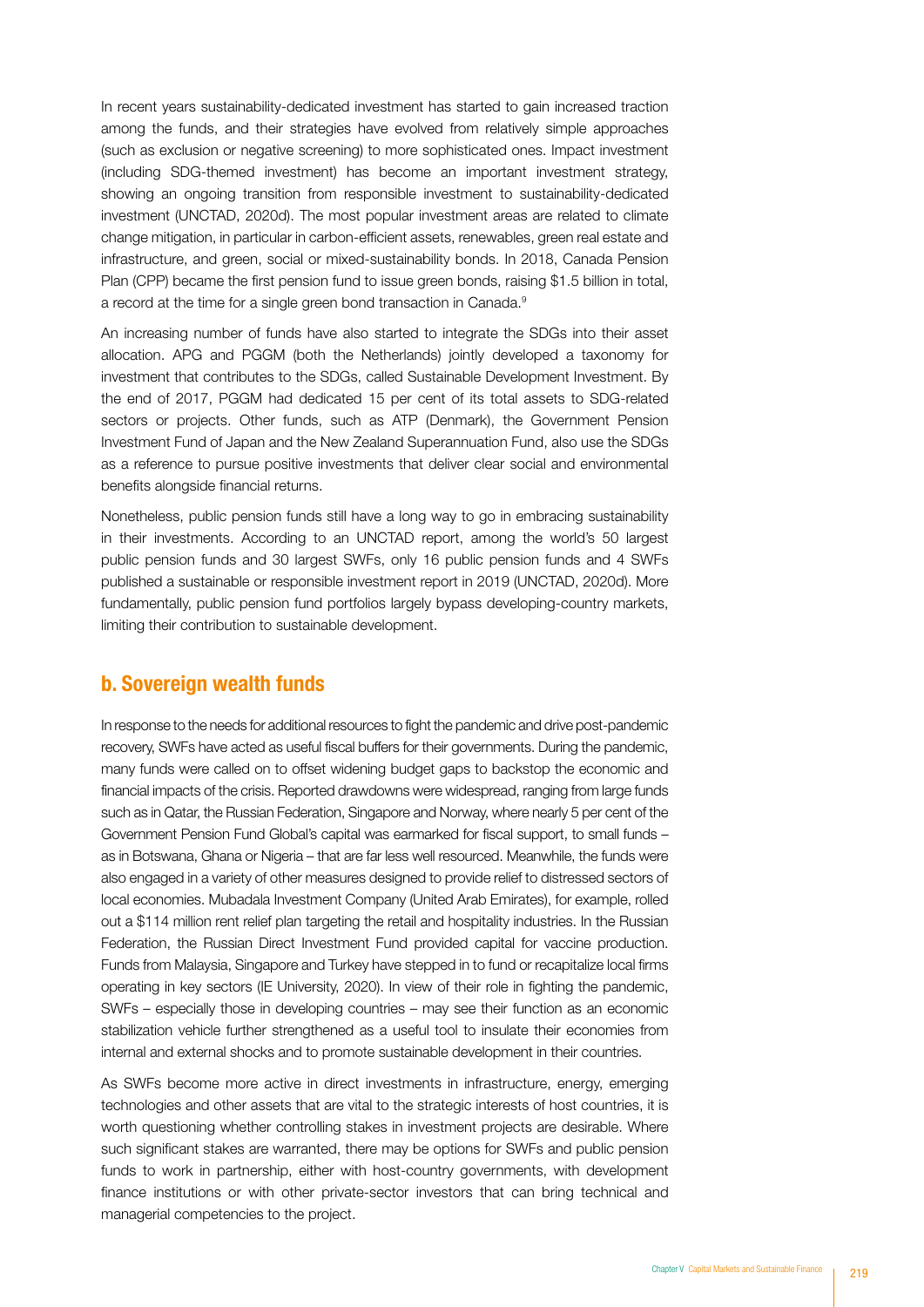Meanwhile, the funds should uphold responsible investment principles and standards, such as the Principles for Responsible Investment in Agriculture, which protect the rights of minority shareholders and local stakeholders. Home-country governments, as the final owners of the funds, need to review the mandate of these funds to allow them necessary space for investment abroad in productive assets and activities. In contrast, developing host countries need to reduce entry barriers for institutional investors while safeguarding public interests. In addition, they can use risk-sharing tools, such as public-private partnership, investment insurance and blended financing, to help improve the risk-return profile of SDG investment projects, and make bankable projects readily available for institutional investors, while taking measures to maximize their development benefits (*WIR14*).

The Santiago Principles,<sup>10</sup> the industry-agreed framework on SWF governance and operations, have helped mitigate concerns related to governance, transparency and accountability issues to a certain extent. Yet, questions remain about whether SWFs are governed according to international standards and about their strategic purpose with regard to foreign investment (Marie et al., 2021). Meanwhile, sustainability integration, or how to make SWFs work better for sustainable development, is largely absent in the Santiago Principles. Therefore, the Principles need to be updated to ensure that ESG integration becomes an inherent part of SWF investment decision-making, and that the Principles are aligned with member State commitment to the SDGs and the Paris Agreement on Climate Change.

#### c. Insurance companies

In its role as risk manager, risk carrier and investor, insurance is a key component of a sustainable financial system. At its core, the insurance business model is built on the principle of mutualization of risk — making it a particularly effective tool for the management of collective problems posed by sustainable development challenges. Beyond providing financial resilience, insurance acts as an enabler of solutions that can drive social and environmental sustainability. Through investment, insurers can support sustainable development as asset owners, using capital-allocation and active-ownership strategies that complement their underwriting business.

Climate change is a systemic risk for the whole world. Total economic losses from disasters globally were an estimated \$202 billion in 2020, up from \$150 billion in 2019, with about \$190 billion resulting from natural catastrophes and the remainder from humangenerated events. The *insurance protection gap* is the difference between economic losses and *insured* economic losses over time: the bigger the gap, the greater the uninsured losses. This gap is bigger in developing countries than in developed countries, further exacerbating the negative economic impacts of climate change on developing countries. In North America 66 per cent of the economic losses in 2020 were insured while in Oceania/ Australia the share was 73 per cent and in Europe 33 per cent. In Latin America and the Caribbean it was 18 per cent, in Asia 12 per cent and in Africa 0 per cent. Worldwide, the insurance protection gap increased to \$113 billion in 2020, up from \$87 billion in 2019. Although insured (\$69.8 billion) and economic (\$104.6 billion) losses occurred primarily in North America in 2020, *none* of the \$1.4 billion in economic losses suffered in Africa were insured (Swiss Re Institute, 2021).

With economic losses from catastrophes growing faster than insured losses, adapting economies to climate-related impacts has become a major priority. New insurance products designed to create disaster-risk-financing systems, where no other risk-transfer tool is available, are increasingly being seen as part of the solution in closing this protection gap and fostering sustainable development.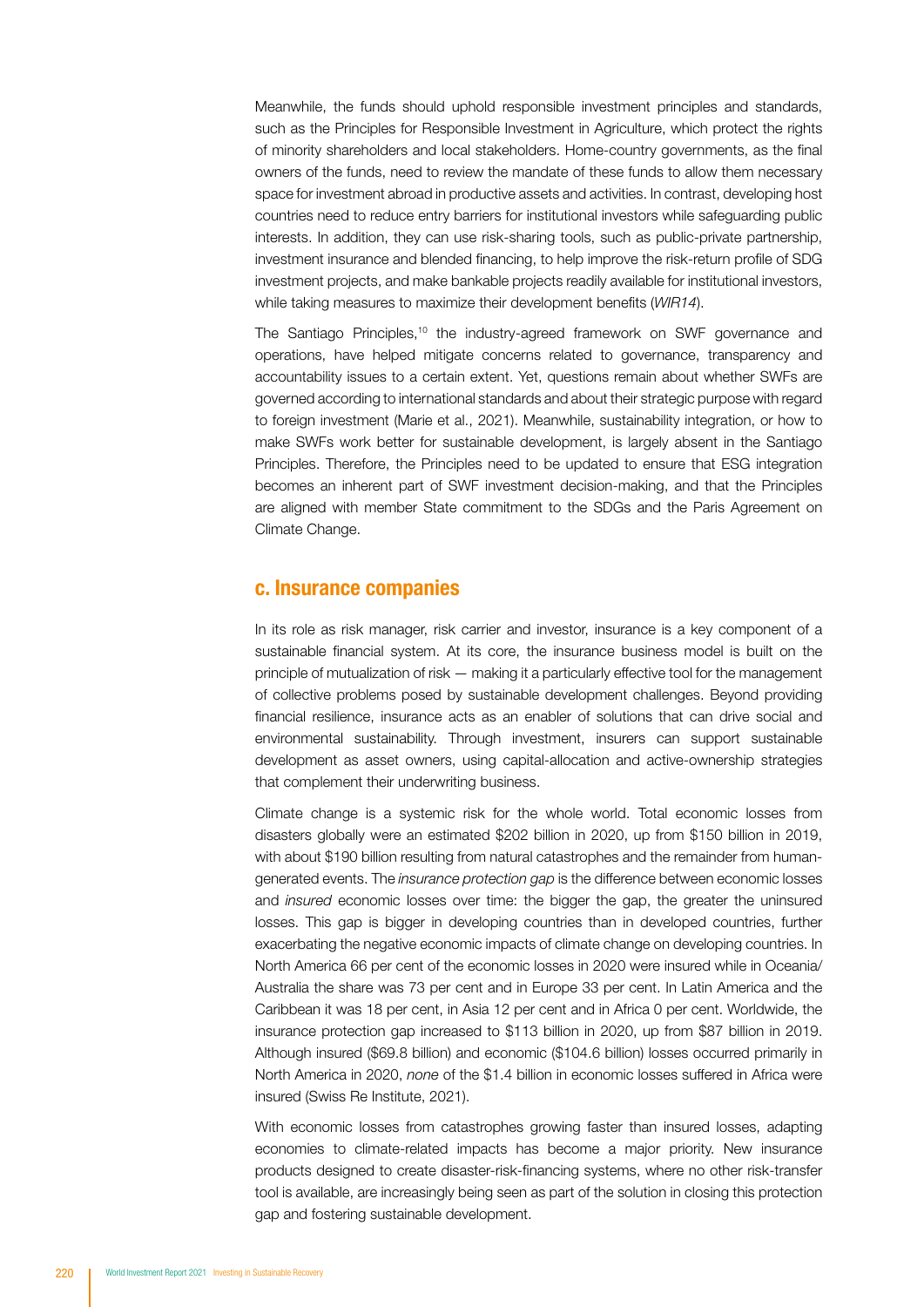Initiatives to harness insurance for sustainable development have been picking up momentum since 2012 when the UN Environment Programme Financial Initiative (UNEP FI) launched the Principles for Sustainable Insurance. The Principles serve as a global framework for the insurance industry to address ESG risks and opportunities and a global initiative to strengthen the insurance industry's contribution – as risk managers, insurers and investors – to building resilient, inclusive and sustainable communities and economies on a healthy planet. In 2016, UNEP-FI further created the Sustainable Insurance Forum whose core members are insurance regulators and supervisors. While the Principles are focused on the private companies in the insurance industry, the Forum is focused on strengthening insurance regulators' understanding of sustainability challenges and the systemic risks and opportunities sustainability presents for the insurance industry.

Climate change presents an enormous challenge for the industry, but it is also an issue in which the industry and its regulators can play an important role in promoting the transition to a net-zero economy. Among the key priorities, the insurance industry needs to

- assess climate change risks in an integrated manner, including climate-related physical, transition and litigation risks.
- recognize that climate change presents not only downside risks, but also upside opportunities to develop insurance products or expand existing ones within a changing risk landscape that can assist with climate adaptation.

An important step in the insurance industry was taken in April 2021 by seven of the world's leading insurers and reinsurers, working together with UNEP, in the process of establishing a pioneering Net-Zero Insurance Alliance. The seven companies – Allianz, Aviva, AXA, Munich Re, SCOR, Swiss Re and Zurich Insurance Group – recognize that the global insurance and reinsurance industry can play a key role in accelerating the transition to a resilient, net-zero emissions economy, in line with the 1.5°C target of the Paris Agreement on Climate Change.

#### d. Banks

The volume of sustainable financial products and strategies has grown in the past years, driven by increased demand and campaigns to incentivize financial sector efforts in achieving global sustainability agendas. The focus of these initiatives has been mostly investors and asset owners, while the banking sector has received less attention. The banking sector can play a critical role in fostering sustainable development through enhanced corporate lending, which represents a significant source of global capital.

The sustainable loan market, valued at approximately \$200 billion in 2020, is less than a decade old and consists mainly of green loans (which have been used to finance green assets and projects) and sustainability-linked loans (which are tied to the borrower's ESG rating and not the use of proceeds) (figure V.9). The frameworks underpinning these instruments are the Green Loan Principles established in 2018 and the Sustainability Linked Loan Principles established in 2019 by the Loan Market Association, a banking industry group.

European markets played a leading role in the upward trend of the sustainable loan market, consistently representing about half or more of the market over the past five years (figure V.10). Most loans raised under the Green Loan Principles are for investment in renewable energy, while the sustainability-linked loans go to a more diversified set of industries.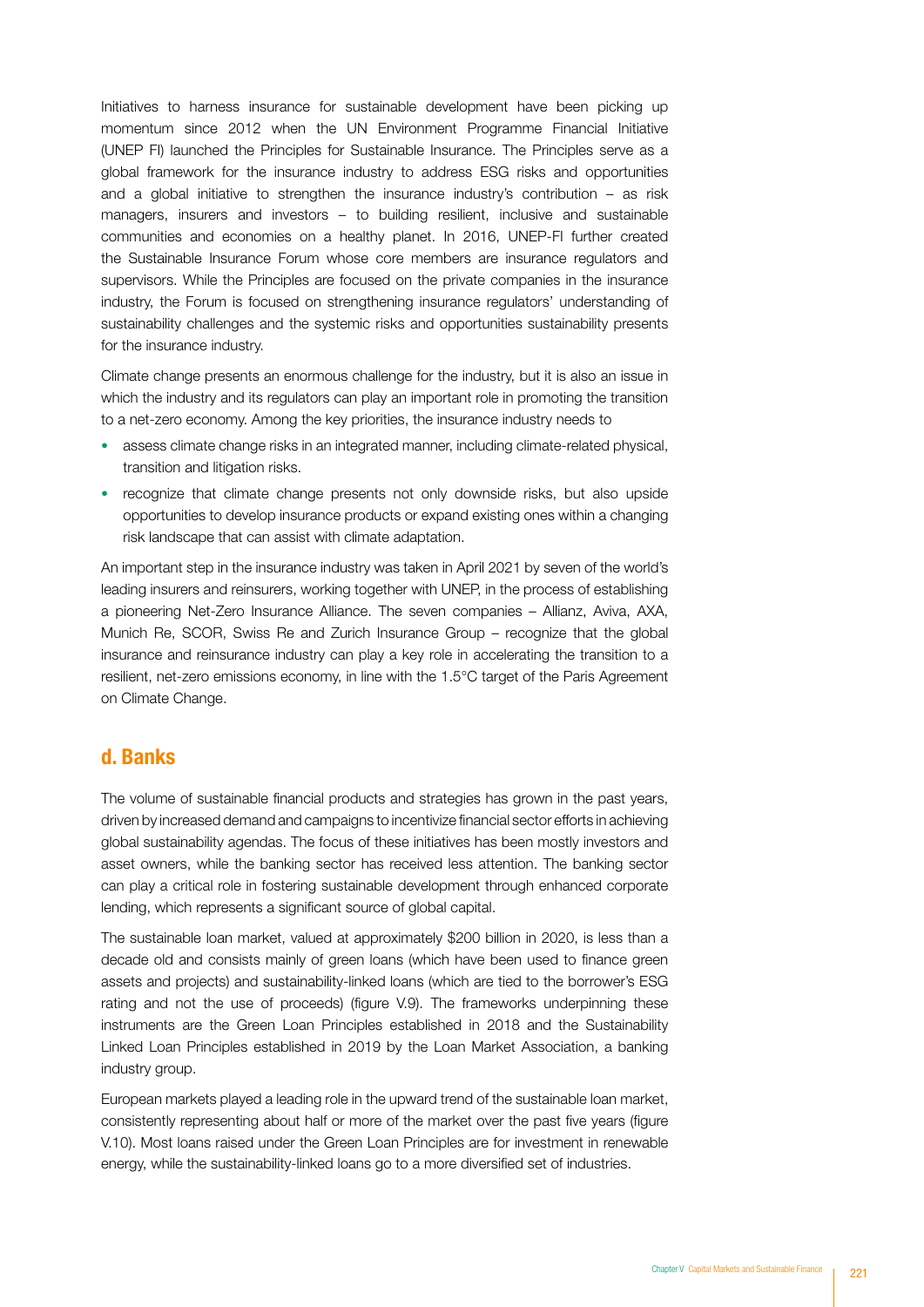

#### Figure V.9. Green and sustainability-linked loans (Billions of dollars)

*Source:* UNCTAD, based on Bloomberg data.

#### **Figure V.10.** Sustainability-linked loan issuance by region (Per cent)



*Source:* UNCTAD, based on Bloomberg data .

The recent economic decline triggered by the pandemic poses a risk for debt markets. In this context, the consideration of ESG factors by banks and their inclusion into longterm strategies, risk management processes and product design is critical to have a more resilient system able to withstand shocks. For instance, in the COVID-19 crisis, evidence suggests that companies with strong ESG performance have been more resilient, and the same for sustainable debt and green bonds compared with mainstream corporate debt. Banks can lead the way to a more sustainable economy by lending to economic activities that contribute to sustainable development and by incentivizing clients to better address social and environmental opportunities and challenges.

In 2012, the International Finance Corporation launched a pioneering initiative, the Sustainable Banking Network. The Network is a unique, voluntary community of financial sector regulatory agencies and banking associations from emerging markets that are committed to advancing sustainable finance in line with international good practice. The current 43 member countries represent \$43 trillion or about 86 per cent of the total banking assets in emerging markets.

The UNEP FI Principles for Responsible Banking (box V.4), published in 2019, reinforced the case for the environmental and social aspect of corporate lending and banks.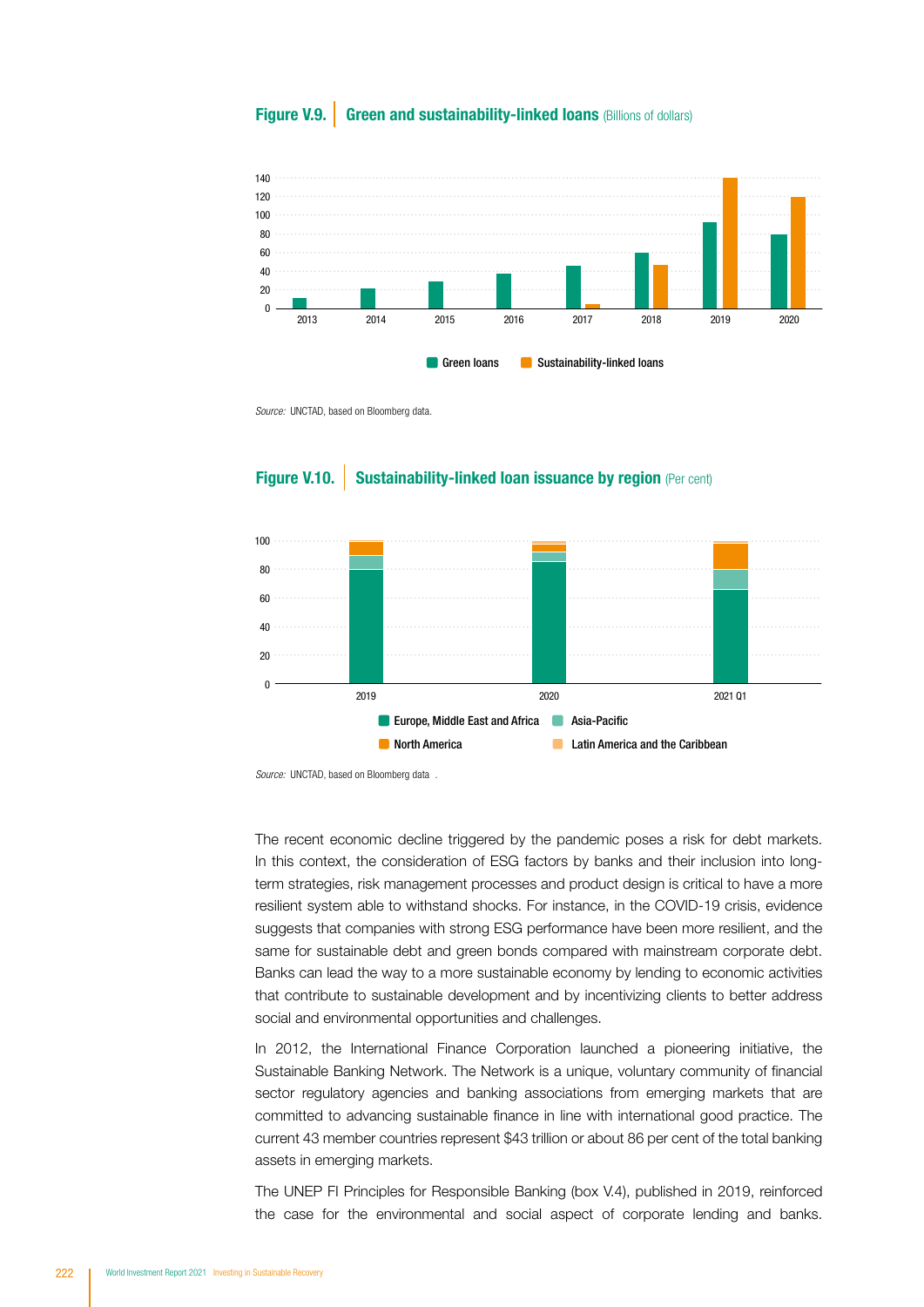Currently, they have 227 signatories, from 69 countries, totaling \$57 trillion in assets. This demonstrates growing interest from the banking community in joining the efforts of other financial sectors to promote sustainable development.

Another banking sector initiative is the Collective Commitment to Climate Action, the most ambitious global banking sector initiative supporting the transition to a net zero economy by 2050. It brings together a leadership group of 38 banks from across all six continents that have committed to align their portfolios with the global climate goal to limit warming to well below 2 degrees. The initiative's banks, representing more than \$15 trillion in assets, are fast-tracking the commitment made by all Principles for Responsible Banking signatories to align their business strategy with the temperature goals of the Paris Agreement on Climate Change. At the end of 2020, one year since the launch of the commitment, banks have taken steps to develop the know-how and underlying data to align their portfolios with the Paris Agreement on Climate Change. To deliver on their commitment, banks have been developing new financial products, implementing exclusion policies, assessing and managing risks, conducting portfolio alignment assessments and engaging with their clients.

#### 2. The sustainability dimension of active ownership

With 43 per cent of public pension and SWF assets invested in publicly listed equities (Megginson et al., 2021), they are "universal owners" with large shareholdings in companies across a wide range of sectors and markets. The top 100 SWFs and public pension funds alone are estimated to own about 5 per cent of all listed equities globally (IE University, 2020). This puts them in a uniquely powerful position to drive sustainability inclusion along their investment chains through active and responsible ownership. This influence can be exercised through dialogue and engagement with their investees, voting rights at shareholder meetings, instructions to asset managers or, ultimately, divestment.

#### Box V.4. The Principles for Responsible Banking

In September 2019, the United Nations Environment Programme Finance Initiative (UNEP FI) launched the Principles for Responsible Banking to provide a framework for a sustainable banking system and help the industry to demonstrate how it makes a positive contribution to society. They embed sustainability at the strategic, portfolio and transactional levels, and across all business areas. The Principles for Responsible Banking entail that signatory banks' strategy and practice align with the vision society set out for its future in the SDGs and the Paris Climate Agreement on Climate Change by following this six-point framework:

- 1. Alignment: Align business strategy to be consistent with and contribute to individuals' needs and society's goals, as expressed in the SDGs, the Paris Climate Agreement and relevant national and regional frameworks.
- 2. Impact and Target Setting: Continuously increase positive impacts while reducing the negative impacts on, and managing the risks to, people and environment resulting from banks' activities, products and services.
- 3. Clients and Customers: Work responsibly with clients and customers to encourage sustainable practices and enable economic activities that create shared prosperity for current and future generations.
- 4. Stakeholders: Proactively and responsibly consult, engage and partner with relevant stakeholders to achieve society's goals.
- 5. Governance and Culture: Implement these Principles through effective governance and a culture of responsible banking.
- 6. Transparency and Accountability: Periodically review individual and collective implementation of these Principles and be transparent about and accountable for positive and negative impacts.

The principles represent a multi-stakeholder partnership between UNEP FI and the banking industry to help banks implement these principles through guidance and reporting frameworks. They are open for banks to sign on. Signatory banks are required to report on their self-assessment within 18 months of becoming a signatory. Within a maximum of four years, banks are expected to have implemented their targets.

*Source:* UNEP FI Principles for Responsible Banking, https://www.unepfi.org/banking/bankingprinciples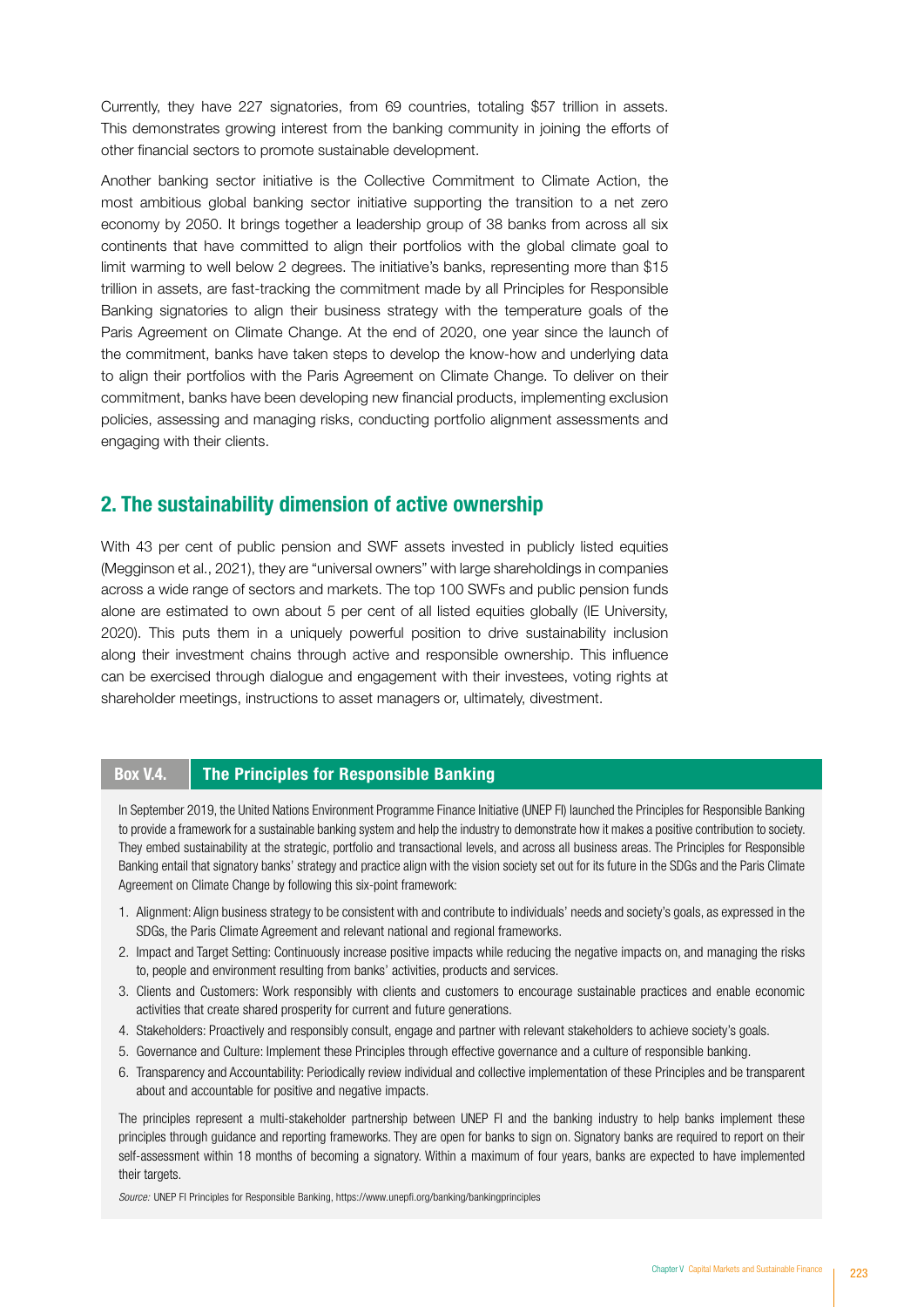#### a. Engagement

Active engagement can take many forms, including consultations and dialogue with all stakeholders in the investment value chain. Generally, funds favour engagement with asset managers and investees as a first resort to improve ESG performance, for example, by reducing carbon intensity or acting on gender parity. If engagement fails, the next resort can be to exclude firms from a fund's portfolio. Given the large portfolios of many funds, engagement can be an onerous task. For this reason, engagement is often undertaken by asset managers on behalf of the fund or outsourced to professional service providers.

In response to the large number of companies in fund portfolios, some funds take a thematic approach, engaging companies on specific issues, such as child labour, the preservation of marine life, management diversity or the circular economy, or developing engagement programmes that focus on specific components, such as climate change and emissions. Engagement can also be focused on corporate governance practices within companies.

Collective engagement through international initiatives and collaboration with other investors are gaining popularity. For example, many frontrunner pension funds have participated in the Climate 100+, an investor initiative to ensure the world's largest corporate greenhouse gas emitters take necessary action on climate change. Group lobbying such as this tends to be more effective and time-saving for investors.

#### b. Voting

The most common way in which funds practise active ownership is through voting, either directly or, more likely, through a proxy. Most institutional investors regard voting in shareholder meetings as one of the most important tools for exercising ownership rights and a natural feature of ownership. They are increasingly supporting ESG and sustainabilityrelated resolutions. Norway's Government Pension Fund, for example, voted in favour of over 43 per cent of sustainability-related resolutions in 2018, up from over 25 per cent in 2017. Washington State Investment Board voted in favour of over 90 per cent of climate change-related shareholder proposals for United States companies in 2019.

Many investors have voting policies, which can serve as custom voting instructions for proxy voting providers and enable the fund to actively vote in many company meetings across different markets and sectors. Most funds use specialist proxy voting services to both advise and vote on behalf of the fund. And some funds have a "voting focus" list, which allows them to focus on a selection of the largest or most strategically important companies in their portfolio.

In terms of corporate governance, funds have been active in promoting gender balance on company boards. For example, CPP (Canada) systematically votes against nominating committee chairs at companies that have no female directors and follows this up by voting against the entire nominating committee if there has been no progress a year later (box V.5). ABP (Netherlands) underlined its support for the principle of one share, one vote to align capital stakes and controlling rights. If companies adopt controlling structures, the fund asks the board to critically assess these structures and to phase them out over time. In these ways and more, the voting power of large share owners, such as pension funds, is plainly visible and their influence on company policy and action is potentially decisive and immediate.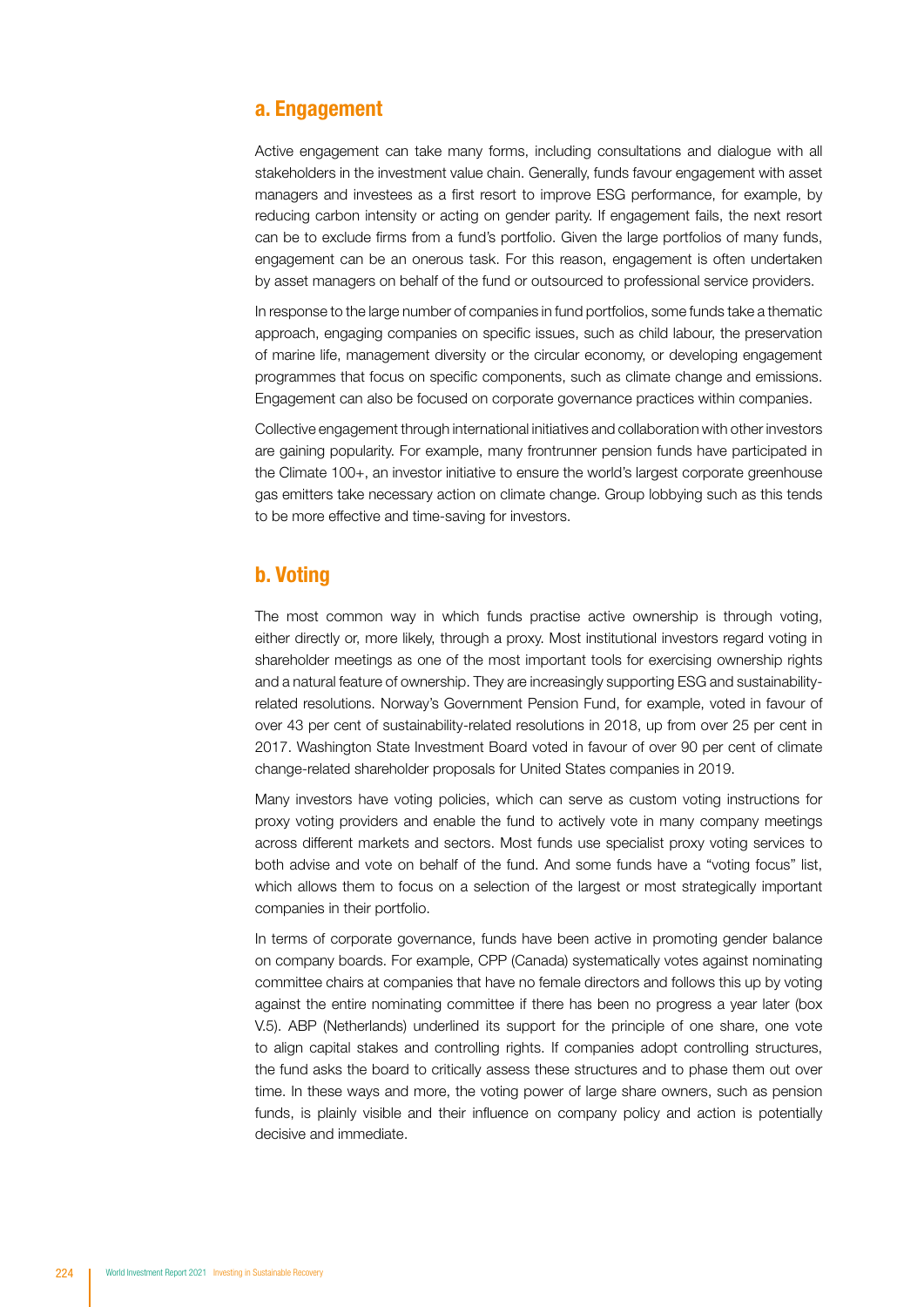#### Box V.5. Gender equality in boardrooms

Gender equality is one of the 17 UN SDGs. Stock exchanges and other capital market stakeholders can play an important role in promoting gender equality in financial markets. Indeed, supporting actions in the private sector have soared in recent years, and awareness raising for gender parity in business positions has risen significantly. For example, seven years ago, seven exchanges started to raise awareness about the Women's Empowerment Principles and the importance of gender equality to businesses, by jointly holding special "Ring the Bell for Gender Equality" events. Organized by the UN Sustainable Stock Exchange (SSE), UN Women, UN Global Compact, the World Federation of Exchanges (WFE), and Women in ETFs, the event developed into an annual initiative which by 2021 included more than 100 exchanges around the world.

Although a growing number of exchanges promote gender equality among their listed companies, the number of women in high-level positions within companies remains low in many markets (box table V.5.1). For example, on average, only 20 per cent of corporate board seats in the G20 are held by women; and only 5.5 per cent of boards are chaired by a woman. The number of female CEOs is even lower; on average only 3.5 per cent of all CEO positions among large listed G20 companies are held by women.

#### Box table V.5.1. Ranking of G20 stock exchanges by gender balance of issuers' boards

| <b>Stock exchange</b><br>(top 100 issuers by market capitalization) |                                                                         | <b>Share of</b><br>women on<br><b>board</b> $(\%)$ | <b>Mandatory minimum rule for</b><br>women on boards |                                 |                           | <b>Share of</b><br>women | <b>Share of</b><br>women |
|---------------------------------------------------------------------|-------------------------------------------------------------------------|----------------------------------------------------|------------------------------------------------------|---------------------------------|---------------------------|--------------------------|--------------------------|
|                                                                     |                                                                         |                                                    | <b>Rule exists</b>                                   | <b>Share of</b><br>women $(\%)$ | <b>Number of</b><br>women | chairs $(\%)$            | CEOs (%)                 |
| 1                                                                   | <b>Euronext Paris</b>                                                   | 44.3                                               | <b>Yes</b>                                           | 40 <sup>a</sup>                 |                           | $\overline{c}$           | 5                        |
| $\overline{2}$                                                      | Borsa Italiana                                                          | 37.5                                               | Yes                                                  | 33 <sup>b</sup>                 |                           | 13                       | 5                        |
| 3                                                                   | London Stock Exchange (LSE)                                             | 36.2                                               | <b>No</b>                                            |                                 |                           | 5                        | 5                        |
| 4                                                                   | Deutsche Börse (DB)                                                     | 32.5                                               | Yes                                                  | 30 <sup>c</sup>                 |                           | $\overline{4}$           | $\overline{c}$           |
| 5                                                                   | Australian Securities Exchange (ASX)                                    | 32.3                                               | <b>No</b>                                            |                                 |                           | 14                       | 8                        |
| 6                                                                   | New York Stock Exchange (NYSE)                                          | 30.4                                               | <b>No</b>                                            |                                 |                           | 9                        | 8                        |
| 7                                                                   | Toronto Stock Exchange (TSX)                                            | 30.2                                               | <b>No</b>                                            | $-$ <sup>d</sup>                |                           | 9                        | 4                        |
| 8                                                                   | Johannesburg Stock Exchange (JSE)                                       | 28.5                                               | <b>No</b>                                            |                                 |                           | 11                       | $\overline{2}$           |
| 9                                                                   | <b>NASDAQ</b>                                                           | 27.8                                               | Yes                                                  |                                 | 1 <sup>e</sup>            | 3                        | 5                        |
| 10                                                                  | Shenzhen Stock Exchange (SZSE)                                          | 17.3                                               | <b>No</b>                                            |                                 |                           | 5                        | 11                       |
| 11                                                                  | National Stock Exchange of India (NSE)/<br>Bombay Stock Exchange (BSE)f | 16.8                                               | Yes                                                  |                                 | 19                        | $\overline{7}$           | 4                        |
| 12                                                                  | Borsa Istanbul                                                          | 14.9                                               | <b>No</b>                                            |                                 | $-$ h                     | 6                        | 3                        |
| 13                                                                  | Hong Kong Exchange (HKEX)                                               | 13.6                                               | <b>No</b>                                            |                                 |                           | $\overline{7}$           | 5                        |
| 14                                                                  | A Bolsa do Brazil (B3)                                                  | 12.1                                               | <b>No</b>                                            |                                 |                           | 5                        | $\mathbf{1}$             |
| 15                                                                  | Japan Exchange Group (JPX)                                              | 11.9                                               | <b>No</b>                                            |                                 |                           | 1                        | $\Omega$                 |
| 16                                                                  | Bolsas y Mercados Argentinos (BYMA)                                     | 10.8                                               | <b>No</b>                                            |                                 |                           | $\overline{2}$           | $\mathbf{1}$             |
| 17                                                                  | Moscow Exchange (MICEX)                                                 | 10.6                                               | <b>No</b>                                            |                                 |                           | 3                        | $\Omega$                 |
| 18                                                                  | Shanghai Stock Exchange (SSE)                                           | 10.3                                               | <b>No</b>                                            |                                 |                           | 3                        | $\overline{2}$           |
| 19                                                                  | Indonesia Stock Exchange (IDX)                                          | 10.3                                               | <b>No</b>                                            |                                 |                           | 9                        | 3                        |
| 20                                                                  | Bolsa Mexicana de Valores (BMV)                                         | 7.8                                                | <b>No</b>                                            |                                 |                           | $\overline{c}$           | $\mathbf{1}$             |
| 21                                                                  | South Korea Stock Exchange (KRX)                                        | 7.4                                                | Yes                                                  |                                 | $1^{\mathrm{i}}$          | 1                        | 2                        |
| 22                                                                  | The Saudi Stock Exchange Tadawul                                        | 1.2                                                | <b>No</b>                                            |                                 |                           | 1                        |                          |

*Source:* UN SSE (2021), Policy Brief: Gender Equality on Corporate Boards.

*Note:* Some markets have come close to achieving gender equality on boards. On the average board for Euronext Paris issuers, nearly half (44 per cent) of the seats are held by women. While the numbers for chair and CEO positions remain low everywhere, the Australian Stock Exchange is notable for having the most female chairpersons and the Shenzhen Stock Exchange is notable for having the highest number of female CEOs. In some cases, regulations may have helped increase the number of women in high-level positions. In 6 of the 22 markets in the G20, rules set a mandatory minimum for women's participation on boards, including in three of the top four exchanges.

<sup>a</sup> Assemblée Nationale (2011), Dossiers. Société: représentation des femmes dans les conseils d'administration et de surveillance. Details of the rule: In case the total board members are fewer than nine, there should not be more than a two-seat difference between genders.

**b** Borsa Italiana (2021). The Italian law, launched in 2011, is scheduled to expire at the end of 2021.

<sup>c</sup> Deloitte (2019), Data driven change: Women in the boardroom, a global perspective. Detail of the rule: the quota applies to non-executive board seats.

<sup>d</sup> Ontario Securities Commission (2014). Amendment Instrument for NI 58-101 Disclosure of Corporate Governance Practices. Details of the rule: Several provinces have a "comply or explain" rule regarding consideration of women for top management positions in listed companies with self-determined quotas. See also: Deloitte (2019), Data driven change: Women in the boardroom, a global perspective. In 2017 the province of Ontario set a goal of 30 per cent women on boards, to be reached within three or five years by listed companies.

<sup>e</sup> NASDAQ (2020), Nasdaq to Advance Diversity through New Proposed Listing Requirements. Details of the rule: NASDAQ's proposal rules are pending approval by the U.S. Securities and Exchange Commission. If approved, they would require listed companies to have at least one director who self-identifies as female. In case of non-compliance, companies would have to explain the reasons.

<sup>f</sup> Because of cross-listings, these two exchanges are grouped together in this ranking.

<sup>g</sup> Indian Parliament (2013), Section 149(1)(b) of Companies Act 2013.

h MSCI (2020), Women on Boards: 2020 Progress Report. Details of the rule: Non-binding goal of no less than 25 per cent female directors.

i MSCI (2020), Women on Boards: 2020 Progress Report. Details of the rule: As of July 2020, a large listed company should not have a board comprising only one gender. *Source:* UNCTAD.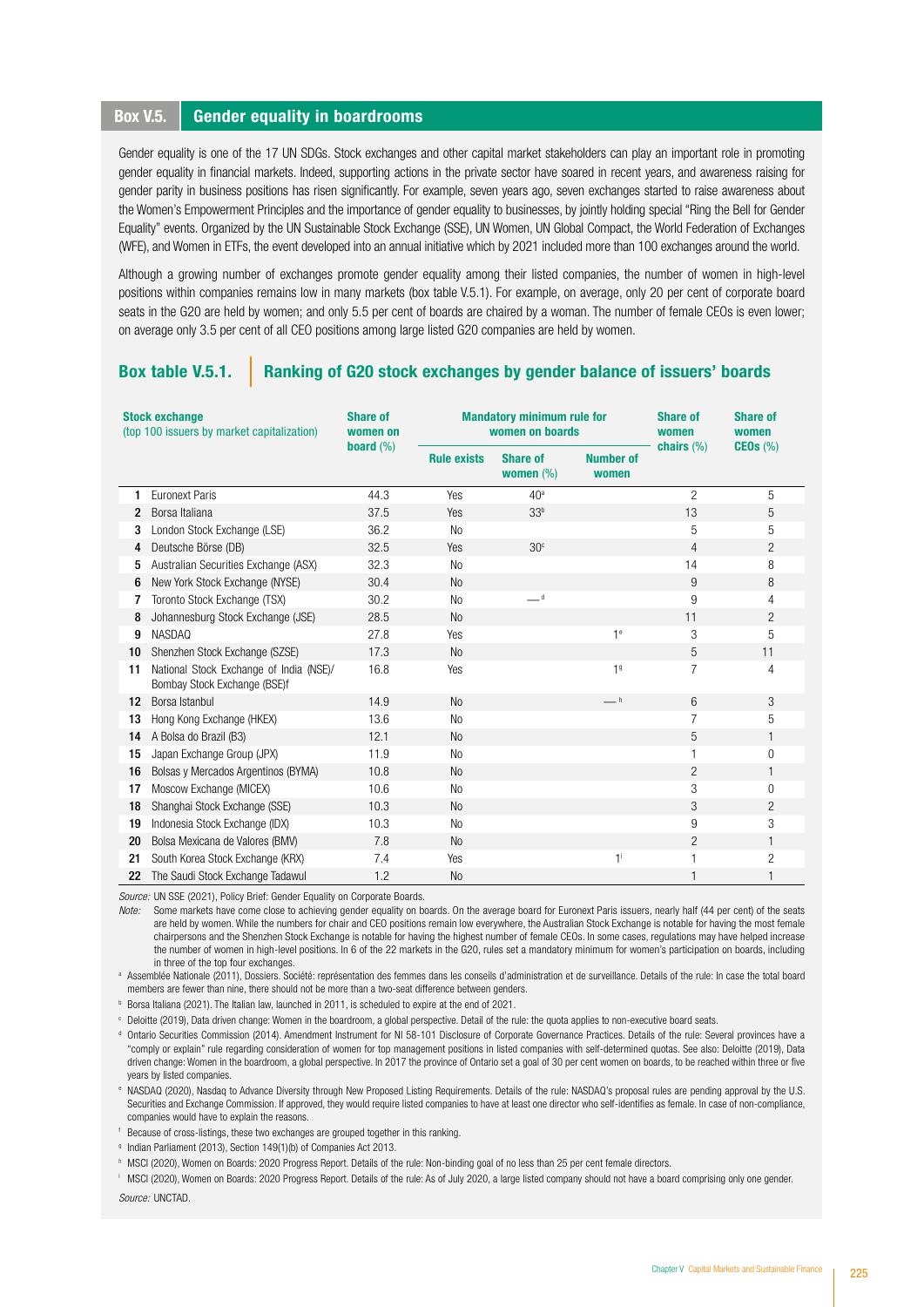## C. STOCK EXCHANGES AND DERIVATIVES EXCHANGES

*The number of exchanges with written guidance on ESG disclosure (SDG 12.6) for issuers has grown rapidly, from 13 exchanges in 2015 to 56 at the end of 2020. Likewise, the number of stock exchanges providing training on ESG topics to issuers and investors continues to rise rapidly, with over half of the stock exchanges offering at least one training course or workshop. Mandatory ESG reporting is also on the rise in recent years, supported by both exchanges and security market regulators. The number of exchanges covered by mandatory rules on ESG disclosure more than doubled in the past five years, currently at 25. One of the highest increases is in the number of stock exchanges that have dedicated sustainability bond segments, which includes green bond segments (SDG 13); 14 exchanges opened such segments between 2019 and 2020, taking the total to 38.*

#### 1. Stock exchanges

The sustainability activities of stock exchanges – those related to ESG factors – have all grown rapidly in scale and scope over the past decade. The SSE database contains data on 106 stock exchanges worldwide, listing over 53,000 companies and representing a market capitalization of more than \$88 trillion. The database specifically tracks various activities related to ESG factors, all of which have seen rapid growth over the last decade (figure V.11).

#### **Figure V.11.** Stock exchange trends. 2000–2021 (Number of exchanges)



*Source:* UNCTAD, SSE database.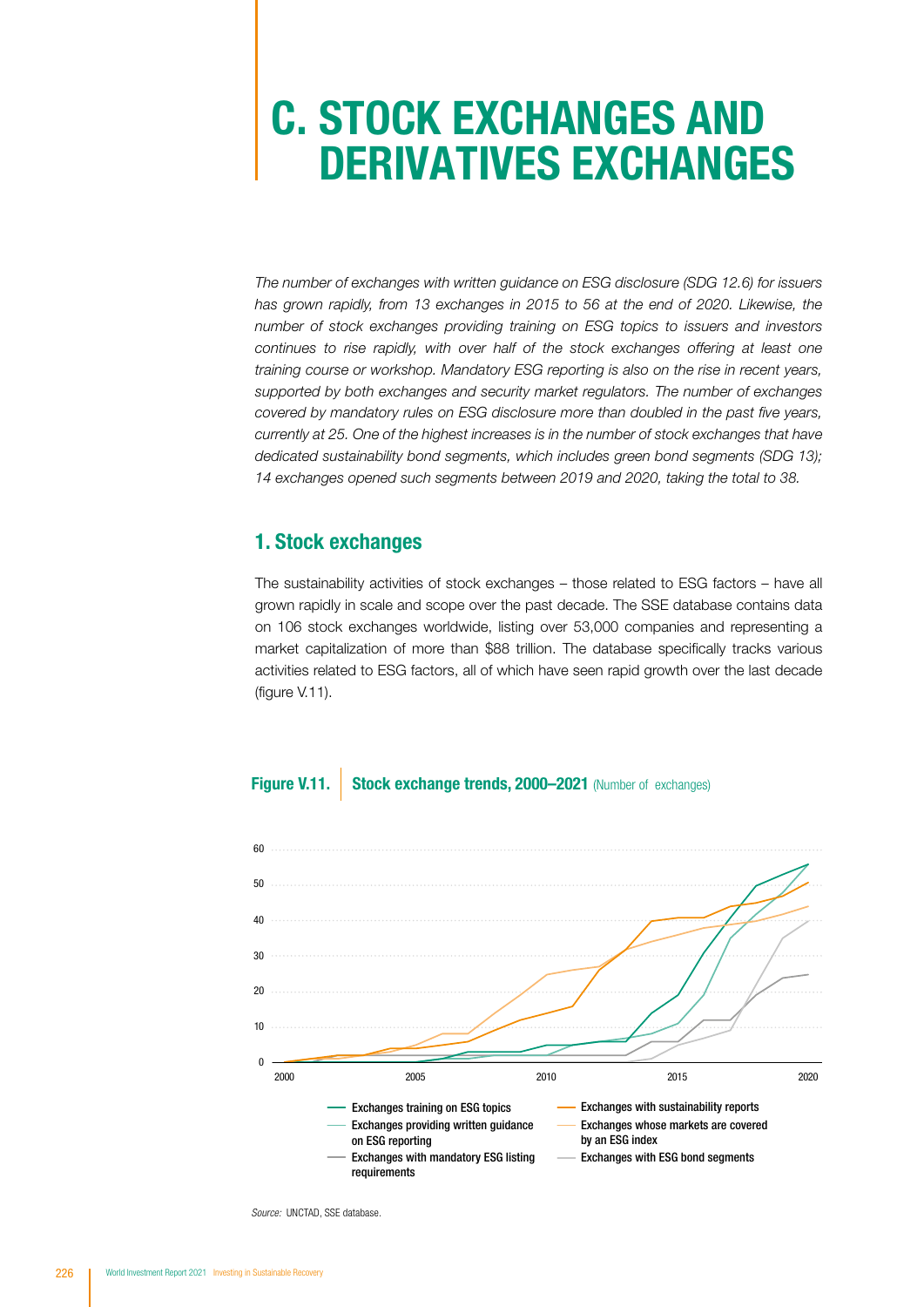This overall upward trend is expected to persist, as investor interest in ESG-themed products is strong and growing, public policies to promote sustainable development continue to strengthen in several jurisdictions and more stock exchanges recognize the important role that they can play in promoting investment in sustainable development. Key instruments and developments supporting these trends are discussed in more detail below.

#### a. Sustainable Stock Exchanges initiative

The SSE initiative, which has grown to include most of the stock exchanges in the world (figure V.12), provides an indicator of the growing attention that exchanges are giving to sustainability in their markets. Launched in 2009, the SSE is a UN Partnership Programme administered by UNCTAD,



*Source:* UNCTAD, SSE database.

UN Global Compact, UN Environment and Principles for Responsible Investment. The SSE brings together exchanges, portfolio investors, listed companies, capital market regulators and policymakers to build consensus and capacity on SDG issues.

As of Q1 2021, 102 partner exchanges from five continents have publicly committed to advance sustainability in their markets. The SSE focuses on gender equality (SDG 5.5), SME financing (SDG 8.3), securities market regulation (SDG 10.5), sustainability reporting (SDG 12.6), green finance (SDG 13.3) and partnerships for sustainable capital markets (SDG 17).

#### b. ESG disclosure: stock exchange guidance, listing requirements and standards

Over the past decade, the number of markets with ESG disclosure guidance and mandatory ESG disclosure rules has expanded rapidly (figure V.13). The number of stock exchanges providing formal guidance to issuers on reporting ESG information has gone from 2 to 56 exchanges, collectively listing over 40,000 companies with a market capitalization of more than \$50 trillion. During the same period, the number of markets with mandatory ESG disclosure rules has gone from 2 to 25, listing over 16,000 companies valued at over \$18 trillion. This trend suggests that SDG 12.6 on sustainability reporting should be achieved by 2030.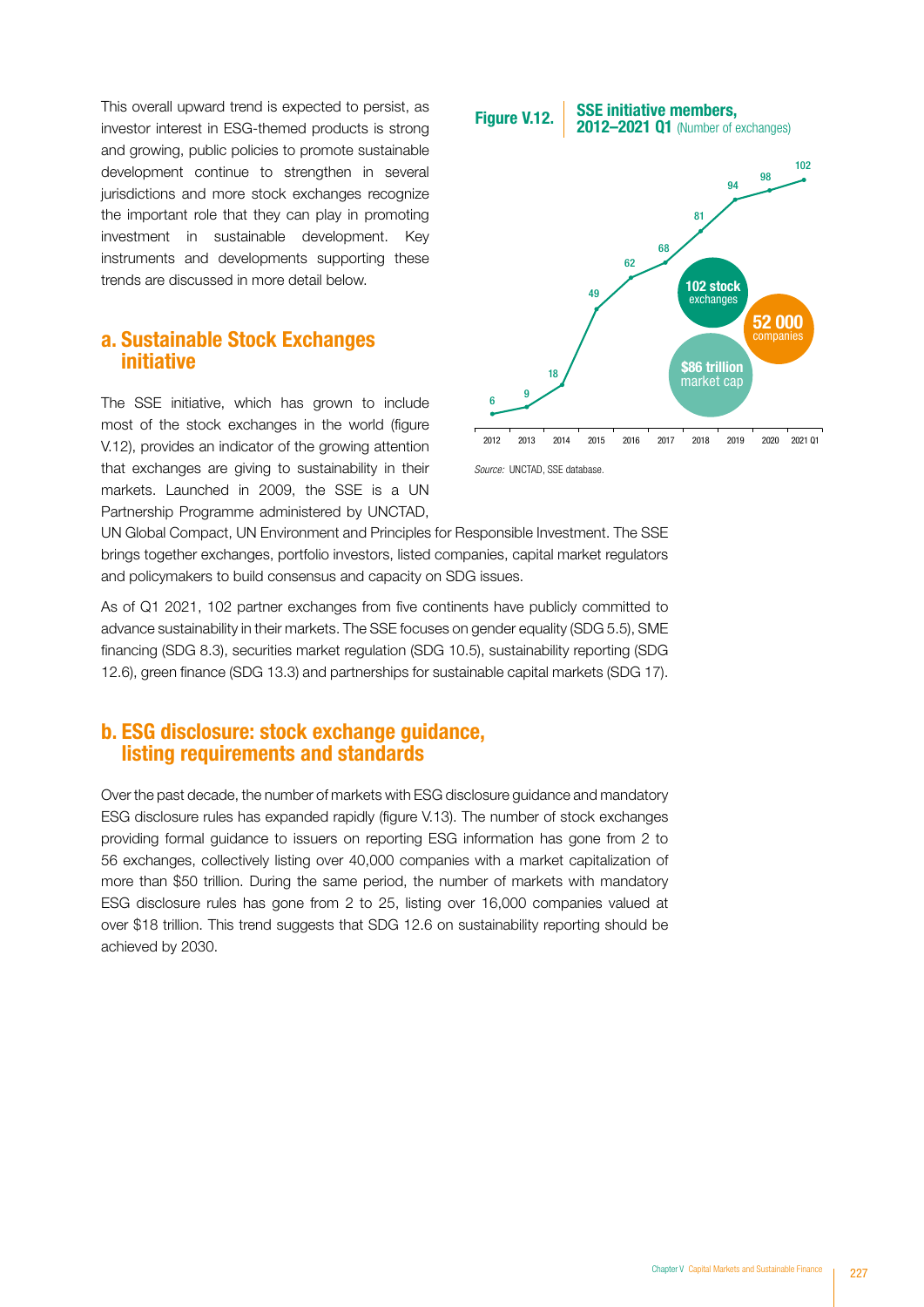#### Figure V.13. Global trend in ESG disclosure rules and guidance (Number of exchanges)



*Source:* UNCTAD, SSE database.

The ESG disclosure guidance produced by stock exchanges helps companies navigate, comply with or stay ahead of regulations that require disclosure of ESG information and assists companies in addressing growing investor demand for ESG information. The spectrum of approaches to reporting ESG data is rapidly consolidating on a few key reporting instruments (figure V.14). An overwhelming majority of guidance documents reference the

instruments of the Global Reporting Initiative (GRI), followed by those of the Sustainability

Figure V.14. ESG reporting instruments referenced in stock exchange guidance (Per cent of guidance documents, as of Q1 2021)



*Source:* UNCTAD, SSE database.

Accounting Standards Board (SASB) and the International Integrated Reporting Council (IIRC), which are each referenced in about three quarters of guidance documents. Climate-specific reporting instruments such as the recommendations of the Financial Stability Board's Taskforce on Climaterelated Financial Disclosures (TCFD) and the Carbon Disclosure Standards Board (CDSB) are referenced by just under half of the guidance documents.<sup>11</sup>

#### c. Securities regulators and sustainability

In some markets, mandatory ESG disclosure rules originate from stock exchanges with devolved regulatory authority, but in most instances, they emanate from securities market regulators. At both the national and international levels, securities regulators are sharpening their focus on sustainability reporting through reporting rules, market education programmes and the development of disclosure and reporting standards.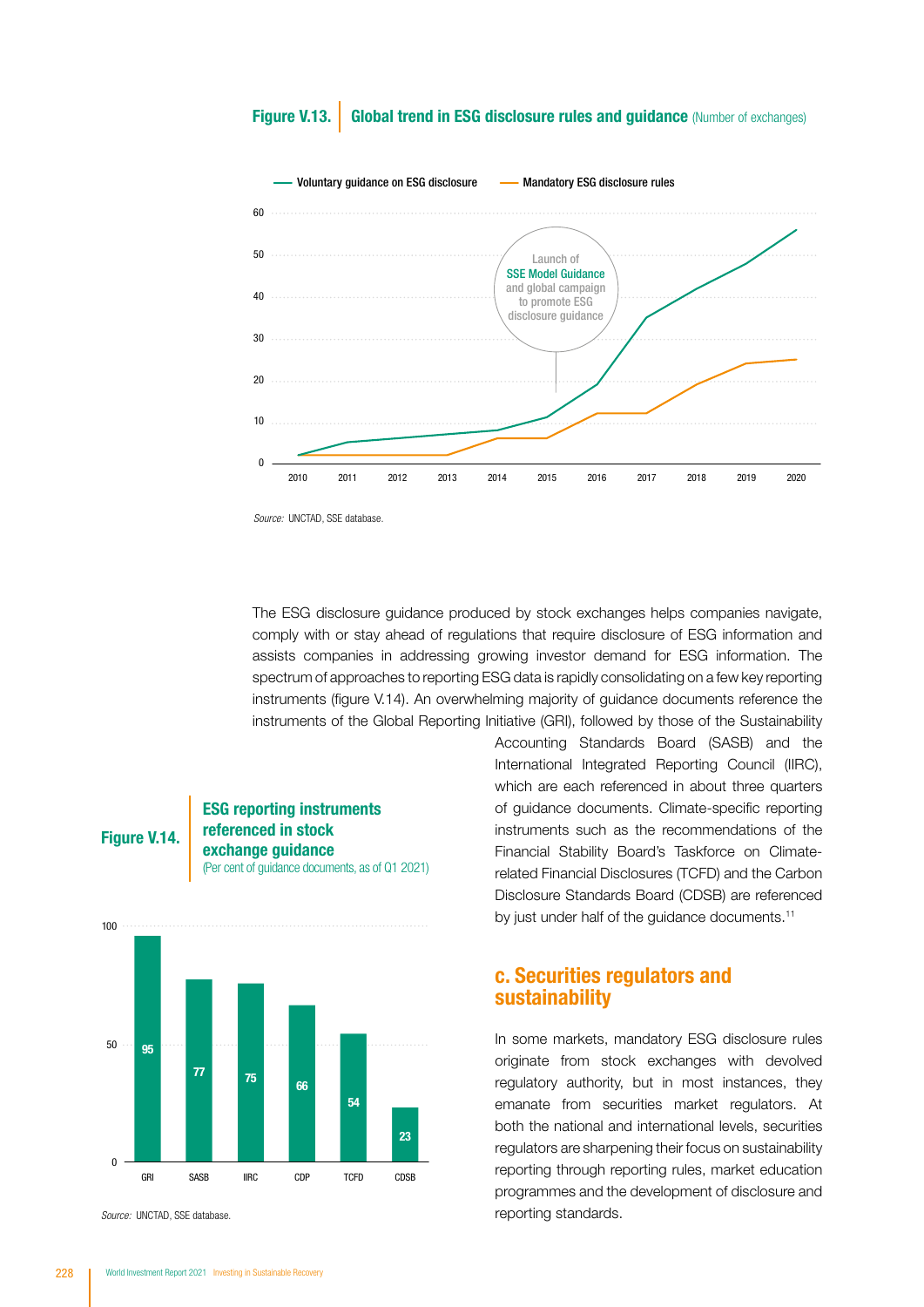At the national level, examples of regulators' initiatives include the announcement by Egypt's Financial Regulatory Authority of the launching of a new think tank and training centre, the Regional Center for Sustainable Finance. The Center has been established to help bridge the finance gap to fulfil the Paris Agreement on Climate Change and the SDGs. In Brazil, the Securities and Exchange Commission (CVM) launched the Sustainable CVM Series, consisting of guidance documents on sustainable finance. In the first volume, the CVM presents a guide focused on the inclusion of ESG issues with respect to investment decision making. In the United States, the Securities and Exchange Commission created a Climate and ESG Task Force to identify any material gaps or misstatements in issuers' disclosure of climate risks. The task force will also analyse disclosure and compliance issues relating to investment advisers' and funds' ESG strategies.

At the regional level, on 21 April 2021 the European Commission launched a package of measures designed to better channel investment towards sustainable activities across the *European Union*. This package includes the EU Taxonomy Climate Delegated Act (also known as the EU taxonomy), which seeks to minimize "greenwashing" by producing standardized language to be used by companies and investors when communicating about investments in sustainability-themed products and projects. Another important feature of this package is the new Corporate Sustainability Reporting Directive, which revises and strengthens the rules introduced by the Non-Financial Reporting Directive of 2014. It is designed to improve sustainability information by making it more consistent, comparable and reliable through the financial system. All these measures are elements of the European Green Deal that aims to make Europe climateneutral by 2050.

At the international level, the International Organization of Securities Commissions (IOSCO)'s Sustainable Finance Network (created in 2018) published a report in 2020 (IOSCO, 2020) that highlights three priorities to address:

- Multiple and diverse sustainability frameworks and standards
- Lack of common definitions of sustainable activities
- "Greenwashing" and other challenges to investor protection

The report emphasized the need to improve the comparability of sustainability-related disclosures, noting that the lack of consistency and comparability across third-party frameworks could create an obstacle to cross-border financial activities and raise investor protection concerns. The report reflects expectations from regulators and market participants that IOSCO should take an active role in facilitating global coordination and addressing transparency. IOSCO has set up a Board-level Sustainable Finance Task Force (STF) to address these findings. The work of the STF has focused on three main areas: (i) improving sustainability-related disclosures by issuers; (ii) sustainability-related practices, policies, procedures and disclosures for asset managers; and (iii) ESG ratings and ESG data providers.

With regard to *sustainability-related disclosures for issuers,* following extensive industry engagement and detailed fact-finding work – focusing on investors' needs and the status of corporate disclosures on sustainability – IOSCO has identified significant gaps and shortcomings in corporations' sustainability-related disclosures and revealed that investor demand for sustainability-related information is not being properly met. The shortcomings include

- that companies' sustainability-related disclosures are not complete, consistent and comparable
- that companies report selectively against multiple different standards and frameworks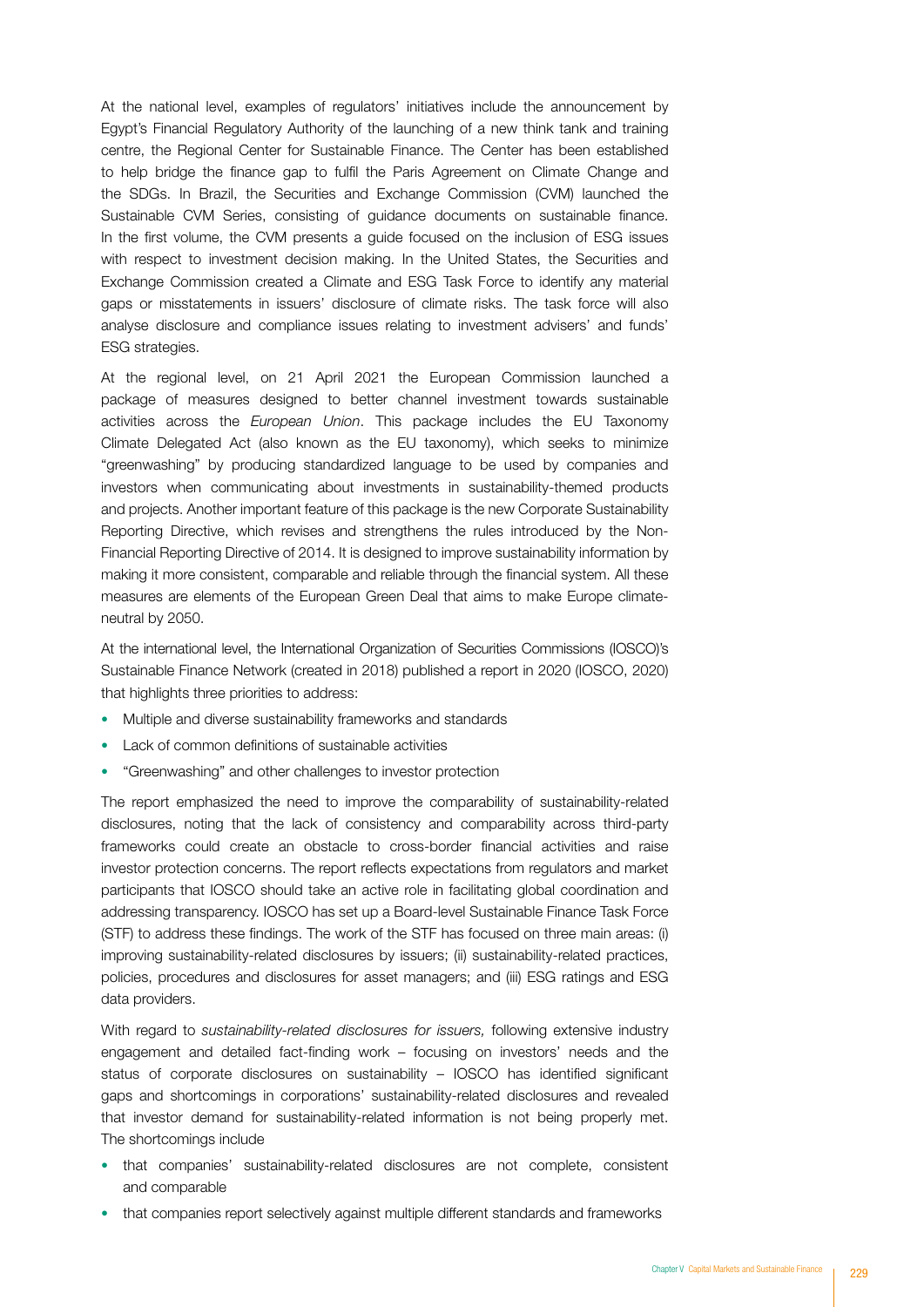- that companies' sustainability disclosures typically aim to meet multiple stakeholder needs
- that companies do provide a mix of qualitative and quantitative information, but quantitative information is limited and not consistent
- that generally, companies do not provide detailed disclosures on the impact of sustainability practices on their financial performance and there is inconsistency in location (e.g. annual reports, stand-alone reports, corporate websites) and timing of reports, as well as the application of audit and assurance

Companies also face significant challenges, as they need more clarity on exactly what to disclose, where and how, in light of multiple requests for sustainability information from different asset managers and data service providers, which can be costly and inefficient. Common standards would potentially reduce the burden on corporate issuers caused by having to comply with diverging frameworks and help to clarify for issuers what they should disclose, where and when to make their disclosures and what structure/methodology to use. Having greater clarity on reporting expectations (including content, location and timing) will help issuers build relevant governance, systems and controls to meet reporting requirements.

IOSCO has publicly conveyed the urgent need to improve the completeness, consistency, comparability, reliability and auditability of sustainability reporting – including greater emphasis on industry-specific quantitative metrics and the standardization of narrative information. It has outlined three potential mechanisms to do so:

- Establish an International Sustainability Standards Board (ISSB) under the IFRS Foundation's structure, with a strong governance foundation<sup>12</sup>
- Build on existing efforts: IOSCO has strongly encouraged the ISSB to leverage on the alliance13 of leading sustainability reporting organizations' [prototype](https://29kjwb3armds2g3gi4lq2sx1-wpengine.netdna-ssl.com/wp-content/uploads/Reporting-on-enterprise-value_climate-prototype_Dec20.pdf) for climate-related financial disclosures (the 'Prototype') that builds on existing content in their collective frameworks and the TCFD's recommendations. Given the urgency of the climate challenge, IOSCO supports a "climate first" approach in the near term, signalling that the new ISSB should also move forward quickly to develop standards covering other sustainability topics, including ESG issues.
- Encourage a "building block" approach to establishing a comprehensive global sustainability reporting system that provides a consistent and comparable baseline of sustainability-related information material to enterprise value creation, while also providing flexibility for coordination on reporting requirements that capture wider sustainability impacts. IOSCO has proposed that a multi-stakeholder expert consultative committee, within the IFRS Foundation structure, could be a promising mechanism to support the practical delivery of the building blocks approach, in a way that complements and does not replace existing advisory groups and outreach arrangements within the IFRS Foundation's architecture.

IOSCO considers that the IFRS Foundation could potentially deliver a global baseline for investor-oriented sustainability-related disclosure standards focused on enterprise value creation, which jurisdictions could consider incorporating or building upon as part of their mandatory reporting requirements, as appropriate and consistent with their domestic legal frameworks. This could promote international consistency and comparability in sustainability-related information, and also form the basis for the development of an audit and assurance framework.

IOSCO continues to work closely with the IFRS Foundation to assess refinements to the prototype and its content and to consider whether it could be a sound basis for the development of an international reporting standard under the ISSB. IOSCO plans to consider potential endorsement of future standards issued by the ISSB to use for cross-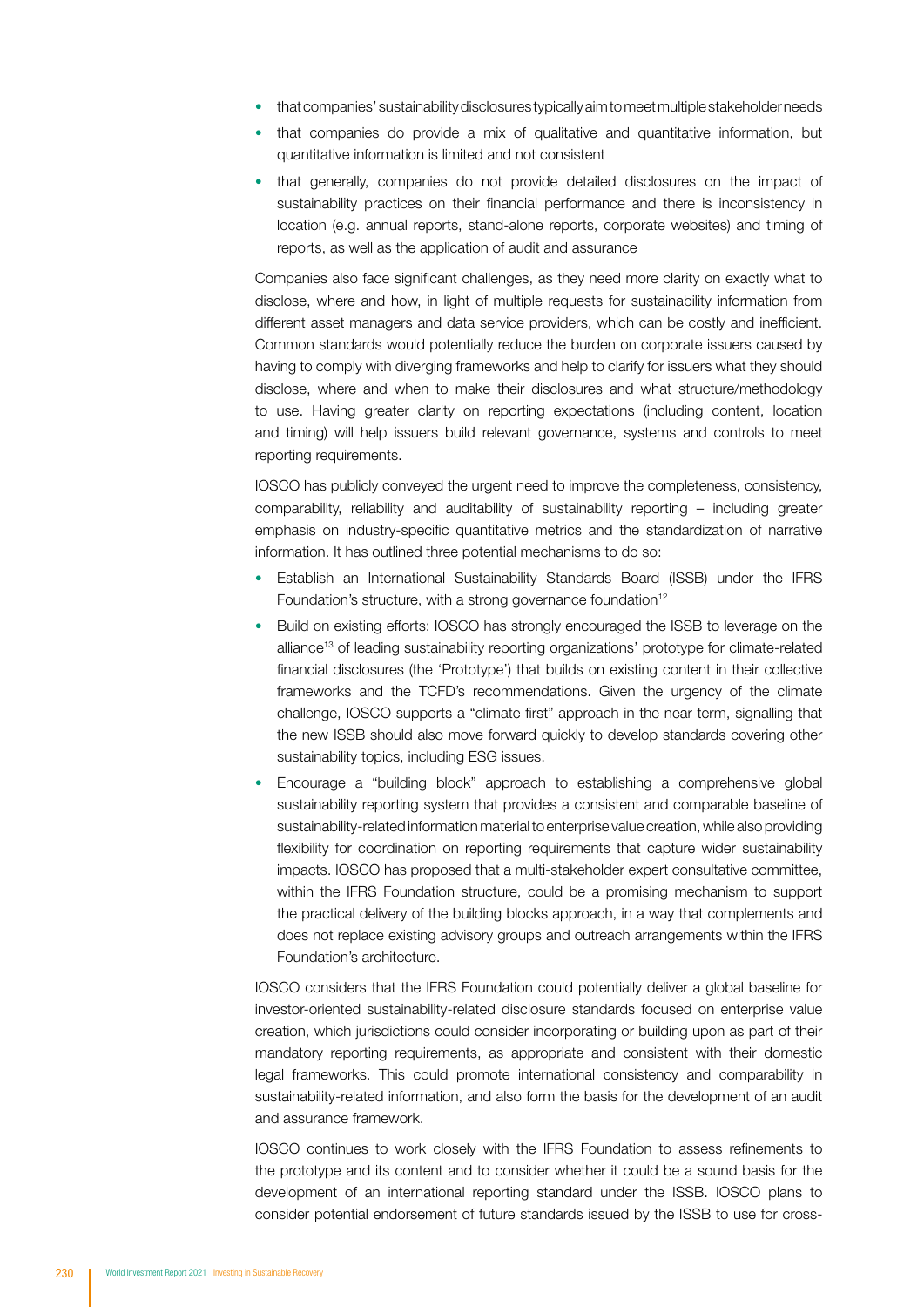border – and possibly also domestic – purposes to guide issuers' sustainability-related reporting requirements across member jurisdictions. IOSCO continues to coordinate with IFRS Foundation on the establishment of a multi-stakeholder expert consultative committee.

With regard to asset managers, after a comprehensive fact-finding exercise, IOSCO is planning to publish a draft Consultation Report at the end of June 2021. The Consultation Report will set out proposed recommendations for securities regulators and/or policymakers, as applicable, in order to improve sustainability-related practices, policies, procedures and related disclosures in the asset management industry.

The report is an important milestone as asset managers are at the heart of the investment chain. Notably, sustainability-related practices, policies and procedures help ensure that asset managers take sustainability-related risks and opportunities into consideration and integrate them into their decision-making process.

Further, the disclosure of such practices, policies and procedures is intended to promote consistency, comparability and reliability in disclosure, which will help prevent greenwashing at the asset manager level. Similarly, regulatory requirements or guidance relating to productlevel disclosure for sustainability-related products are intended to prevent greenwashing at the product level. The report also addresses the risk of greenwashing through other recommendations that aim at both supporting sustainability-related financial and investor education initiatives and ensuring that there are adequate supervisory and enforcement tools to ensure compliance with requirements in this area and address breaches of such requirements.

With regard to *ESG ratings and data providers,* IOSCO is seeking to assist its members in understanding the implications of the increasingly important role of ESG ratings and other data products developed by private providers and, in doing so, develop guidance that securities markets regulators can impress upon these providers. IOSCO, through the factfinding exercise, has come to the following initial conclusions:

- Higher-quality and more consistent ESG data are needed across the investment universe, and users need both breadth and depth of coverage for ESG data.
- There is sometimes little clarity and alignment on definitions and on what the ratings or data points intend to measure.
- There is currently little transparency about the methodologies and metrics that underpin the ESG ratings or data sets. Some commonalities have been observed, such as the prevalence of sector-specific methodologies, and the lack of benchmarking versus rival product offerings. However, there is still a wide degree of divergence in the industry.
- Interactions between data and rating providers and issuers appears insufficient, suggesting that ratings and data that investors rely on for investment decisions may contain errors. This is further exacerbated by the fact there is no standard marketpractice through which providers of ESG rating and data gather information from rated entities.
- Conflicts of interest may exist at the level of the ESG rating or data providers. This can be the case where they offer paid consulting services to corporate issuers, for example.

As a result of these findings, IOSCO will publish a set of recommendations for ESG rating and data providers, users of ESG ratings and data products, and entities covered by their ratings and data products. The Consultation Report is expected to be published by mid-July 2021 with a final report expected in the final quarter of 2021.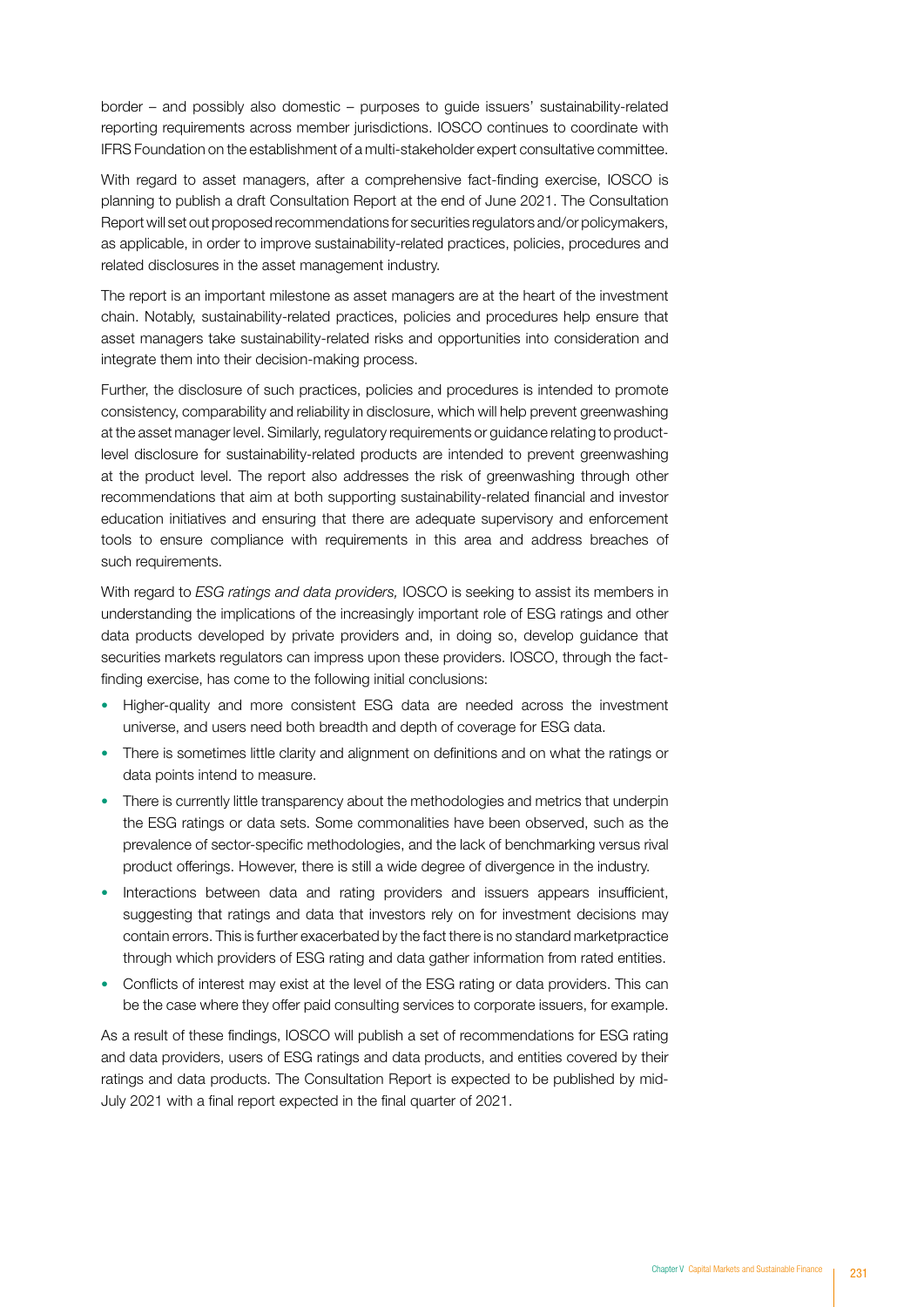#### 2. Derivatives exchanges

While the role of stock exchanges in sustainable development has been well explored over the past decade, the potential role of derivatives exchanges — where nearly 35 billion futures and options contracts were traded globally in 2019 — is less understood. Stock exchanges are seen as important enablers of change in as much as they are key market institutions sitting between listed companies and investors, and actively engaged with securities market regulators. Likewise, derivatives exchanges sit in the centre of a market ecosystem (figure V.15) where the exchange holds the potential to convene and influence market participants.

Until 2019, however, little work had been done to understand the role of derivatives exchanges in supporting the sustainability transition. In 2019 the WFE drafted a white paper on sustainability and commodity derivatives. Then in 2020, both the United States Commodity Futures Trading Commission – an industry regulatory body – and the Futures Industry Association (FIA) – an international industry association – acknowledged the role of derivatives markets in addressing climate change and associated risks (FIA, 2020). In 2021, the UN SSE and the WFE further explored how derivatives exchanges could contribute to sustainable development in a joint report (UNSSE, WFE, 2021). Collectively these efforts have marked a new interest in the role of these exchanges both by external stakeholders and by the exchanges themselves. While many challenges remain, new efforts in this area point to opportunities for a positive contribution from derivatives exchanges.

One key challenge for exchanges where fossil-fuel energy contracts account for a large proportion of traded activity is that fossil fuels are expected to be significantly phased out over the coming decades. Another challenge is that derivatives are often perceived as mathematically complex products overly focused on short-term trading, as not especially accessible to smaller investors and as a source of systemic risks. The latter challenge is one that policymakers need to continually address through regulation, much like in debt or equity markets, to ensure that these markets do not pose systemic risks to the wider economy.

#### Participants in the derivatives Figure V.15. Participants in the de<br>exchange ecosystem



At the same time, the transition to more sustainable investments also offers opportunities for all derivatives exchanges, particularly in offering sustainabilitythemed products and services. A number of exchanges are already doing this and, as the United States Commodity Futures Trading Commission notes in its report on climate risk, the need for new products likely will grow. The development of such products responds to growing market demand, as well as regulatory or policy developments.

Three general categories of products currently traded on derivatives exchanges can be adapted to facilitate investment in sustainable development: equity derivatives, commodity derivatives and special-purpose derivatives (e.g. weather futures contracts). Integrating sustainable development within these risk management products and engaging more closely with the derivatives ecosystem can assist the global effort to finance the SDGs. As derivatives exchanges look forward, they can support the sustainability agenda through actions in several areas, as presented in the following **Source:** UNCTAD. **and Source:** UNCTAD. menu (UNSSE, WFE 2021):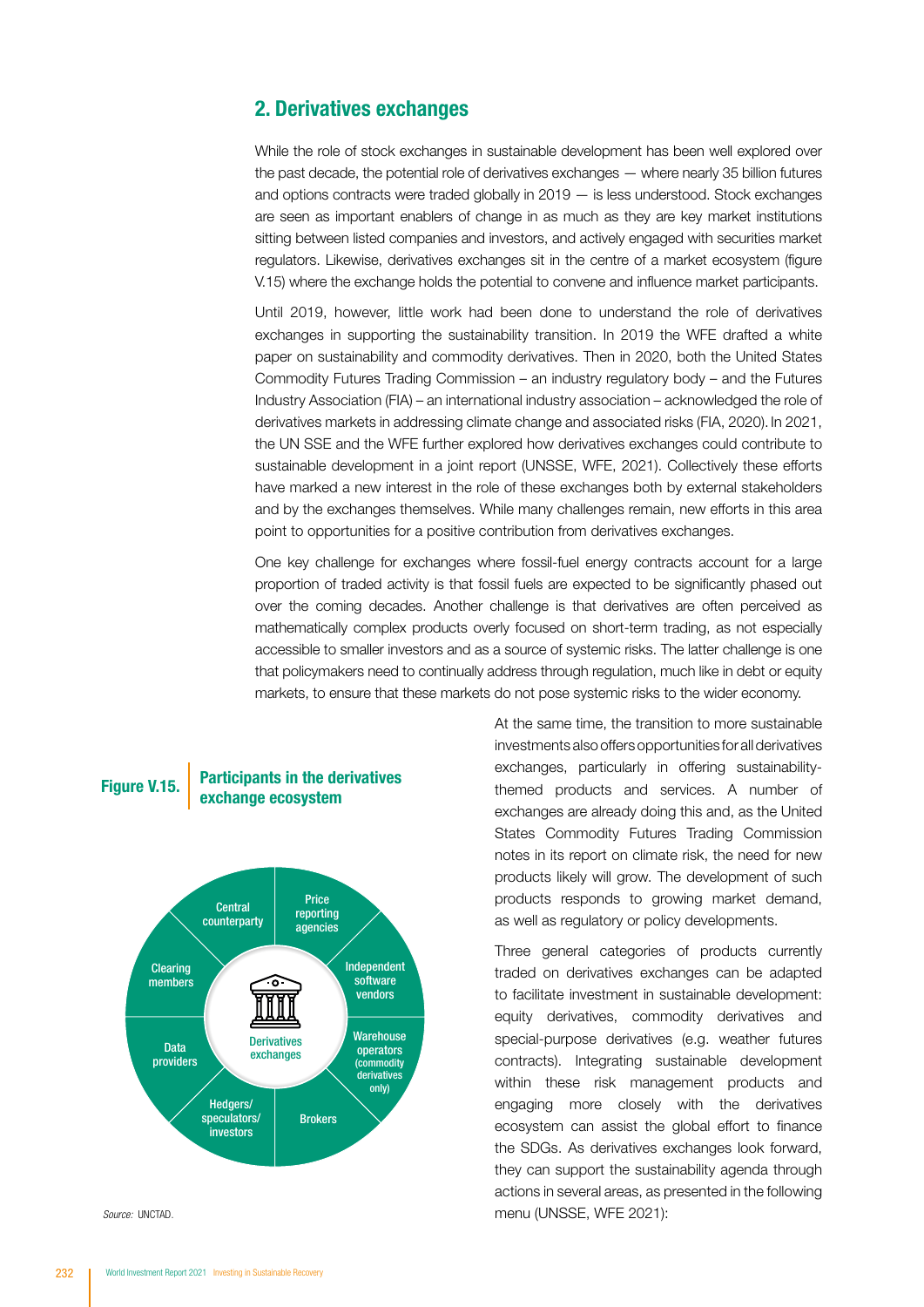- **Engage in partnerships** to build consensus on sustainable finance: exchanges should ensure they are participants in the evolving field of sustainable finance, to ensure agreed solutions are suitable for market deployment.
- Use the exchange's convening power to help drive market standardization where this is necessary to develop the market for sustainability-themed products – exchanges can use their position within the market ecosystem to reach market agreement on reference standards.
- Provide mechanisms to **enhance transparency** about the sustainability attributes of products traded on markets and market participants: transparency is a core attribute of market functioning. As an intermediate step, exchanges may consider providing a platform that enables market users to report on their sustainability practices and initiatives.
- **Link market participation to sustainable market practices (particularly relevant** in the case of commodities markets): exchanges may stipulate that participation in certain markets is predicated on meeting additional sustainability-aligned requirements. This could range from requiring the publication of a sustainability report to requiring demonstrated alignment (through reporting) with agreed sustainability practices.
- **Introduce sustainability-aligned data products** that support the development of the underlying markets: data products and services support the functioning of the traded market and can also be the basis for the development of new tradeable products.
- List new tradeable sustainability-aligned products to meet emergent demand, whether driven by regulatory changes or customer requirements (e.g. products that support a low-carbon transition). This also includes introducing or amending commodities contracts to specifically incorporate sustainability considerations (process and production methods): exchanges can support the development of the underlying market by listing products that enable price discovery of more sustainably produced versions of commodities or support the shift of the market towards more sustainably produced commodities.

Going forward, derivatives exchanges and policymakers can build on lessons learned from the experience of stock exchanges to further explore opportunities for derivatives exchanges to contribute to sustainable development. These efforts cover the full spectrum from product innovation (including modification of existing products) to working with stakeholders to further expand the sustainable finance market.

Between 2019 and 2020, the topic of sustainability has gone from virtually unconsidered in derivatives markets to the subject of multiple papers by the exchange industry, relevant regulators and international organisations. Exchanges, market participants and regulators looked at sustainability topics from various angles, from the potential impact on markets to the role derivatives markets can play in contributing to the SDGs. The sustainability challenges of the modern world are such that addressing them requires concerted effort from *all* actors, including *all* elements of the finance sector. Derivatives exchanges can be an important part of the overall solution, whether as providers of relevant products and services, contributors to greater data availability and transparency or conveners of the market to address barriers to change.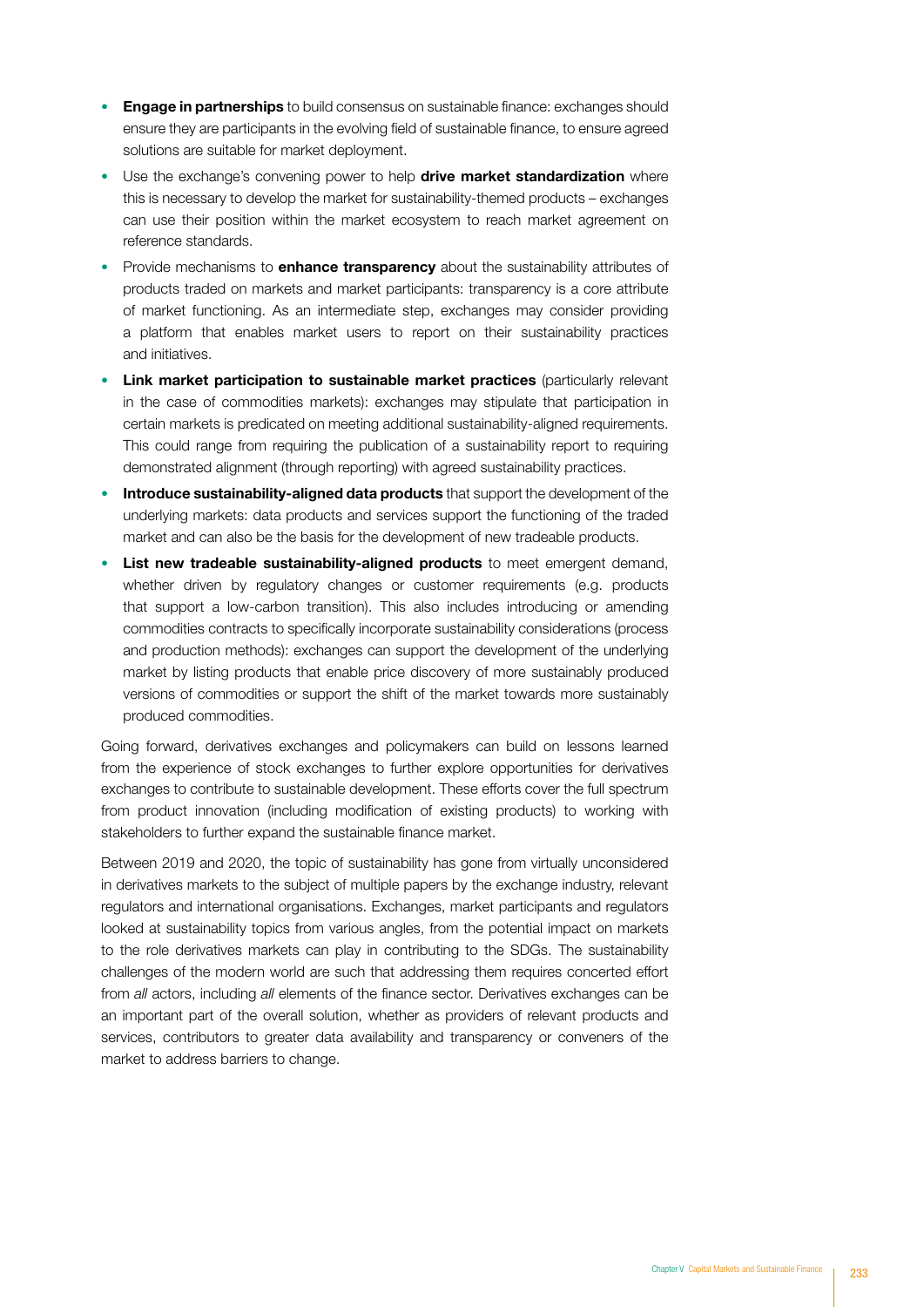### D. THE FUTURE OF SUSTAINABLE FINANCE

Capital markets can have a decisive impact on the level and direction of sustainable investment and can contribute towards filling the financing gap for the SDGs. Increasingly, financial institutions, such as stock exchanges and derivatives exchanges, have been integrating sustainability values and performance criteria in their activities. There has been a proliferation of sustainability-themed financial products in recent years, including sustainability-themed funds, bonds, and derivative products. Institutional asset owners, such as pension and sovereign wealth funds, are having an impact on companies and markets through asset allocation decisions and active ownership practices. Global efforts to fight the pandemic have also helped accelerate a transition towards sustainable investment.

#### 1. "The triple challenge" and the market in transition

To continue growing and ensure concrete impacts over the long term, the sustainable investment market needs to address "a triple challenge", in order to fully unleash its potential to finance sustainable development:

- i. *The niche market risk.* Despite a surge in recent years, sustainable investments remain a small share of the global market and there is a risk that it remains in this situation: as a small segment of the overall market. To realize the full potential of the capital markets, sustainability integration should not be limited to sustainabilitythemed products. Instead, all market players, should strive to make all financial products meet minimum ESG standards, and take actions to channel more investments into SDG-related sectors and areas with the aim of generating positive development impact on the ground.
- ii. *The geographical imbalance.* While there is clearly an increasing demand for sustainability-themed investment products, much of the recent momentum has bypassed developing countries. Most of the AUM linked to sustainability-themed products are tied to investments in developed markets, whereas the greatest sustainable development challenges and need for investment in SDG sectors is in developing countries. There need to be greater efforts to channel sustainable finance to developing countries. This may include innovation in project development, investment guarantees and other product innovation and de-risking strategies to encourage more private investment in developing countries. Investing in sustainable development must include investing in developing countries. Before developing countries are engaged in and benefit from the development of the sustainable investment market, the development impact of sustainable products remains limited.
- iii. *ESG/SDG-washing concerns.* Because of the lack of widely agreed international standards, sustainable investment products are so far mainly based on selfdeclaration. The wide differences in their sustainability ratings suggest that many of them may not meet their self-declared "sustainable" credentials. This leads to legitimate concerns about ESG/SDG-washing. The credibility of sustainable funds needs to be enhanced to attract investment flows to support the continued growth of the market.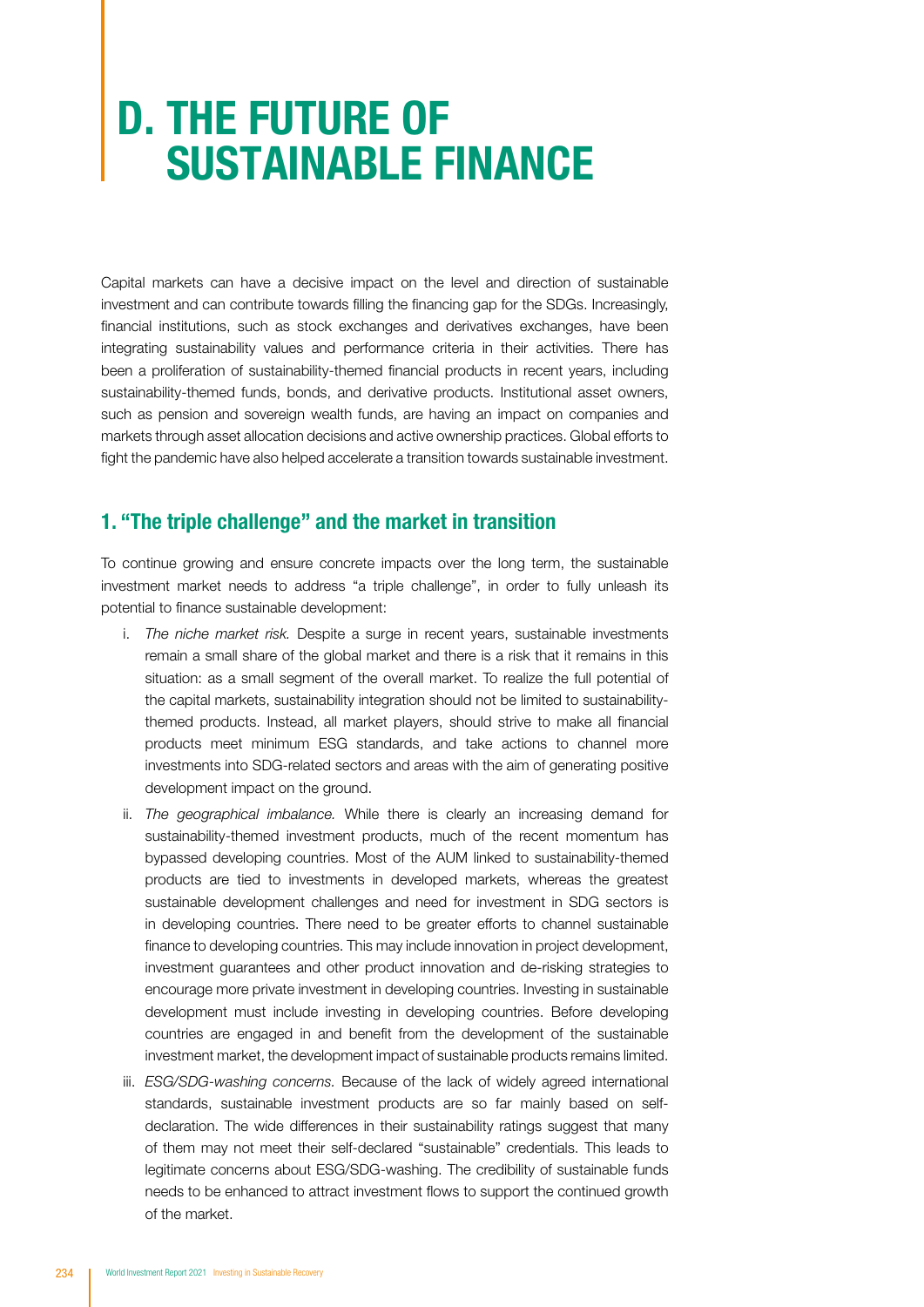Addressing these challenges requires three fundamental transitions in the sustainable investment market which would take it from where it is today to where it needs to be in the future:

- i. Growing sustainable investment from "market niche" to "market norm", by making sustainability integration universal rather than a strategy of a subset of the larger market.
- ii. Transforming the sustainable investment market from a developed-country phenomenon to a global market, which benefits all countries, in particular developing economies.
- iii. Strengthening the credibility of sustainability ratings and reporting with more robust and regulated standards and taxonomies.

This transformation, from the market of today to the market of the future, entails concerted efforts by all stakeholders, including fund and index providers, institutional investors, stock exchanges and regulators. More work can be done to encourage the integration of ESG factors into mainstream products and indexes. Meanwhile, regulations need to keep pace with market trends to bring transparency, predictability and credibility to the market. Rules and guidelines to establish industry standards and governance requirements with an aim to bring transparency, predictability and credibility to the market are moving beyond voluntary measures. Slowly, regulation is helping to shape the future contours of the sustainable investment market.

The new EU taxonomy and regulations on sustainability-related disclosures in the financial services, as well as other sustainable investment-related regulations, could serve as examples for other countries. The increased role of IOSCO in sustainable finance and the proposed new Sustainability Standards Board from the IFRS Foundation also point towards the further development of globally harmonized approaches to sustainability reporting standards and the regulation of sustainability-themed financial products.

Much work has been done over the past decade to integrate sustainability into different parts of the financial system, including asset owners, banks, insurance companies and stock exchanges. Better coordinating these activities and effectively monitoring their impact can help accelerate the trend towards the future of finance.

#### 2. The UN Global Sustainable Finance Observatory

To help address these challenges, UNCTAD will launch a new initiative, the UN Global Sustainable Finance Observatory. This initiative is built on the vision of a future global financial ecosystem in which sustainable development (as defined by the SDGs) is fully embedded into the business model and investment culture.

The Observatory will promote and facilitate the transition of sustainable investment from market niche to market norm, leading up to 2030 and beyond. It will address the challenges of fragmentation in standards, proliferation in benchmarking, complexity in disclosure and self-declaration of sustainability. It will integrate the relevant instruments and outputs on its virtual platform to facilitate the assessment, transparency and integrity of sustainable finance products and services. The Observatory will work in tandem with the standards-setting processes of the financial industry and regulatory bodies to promote the full and effective integration of sustainable development into all aspects of the global financial ecosystem.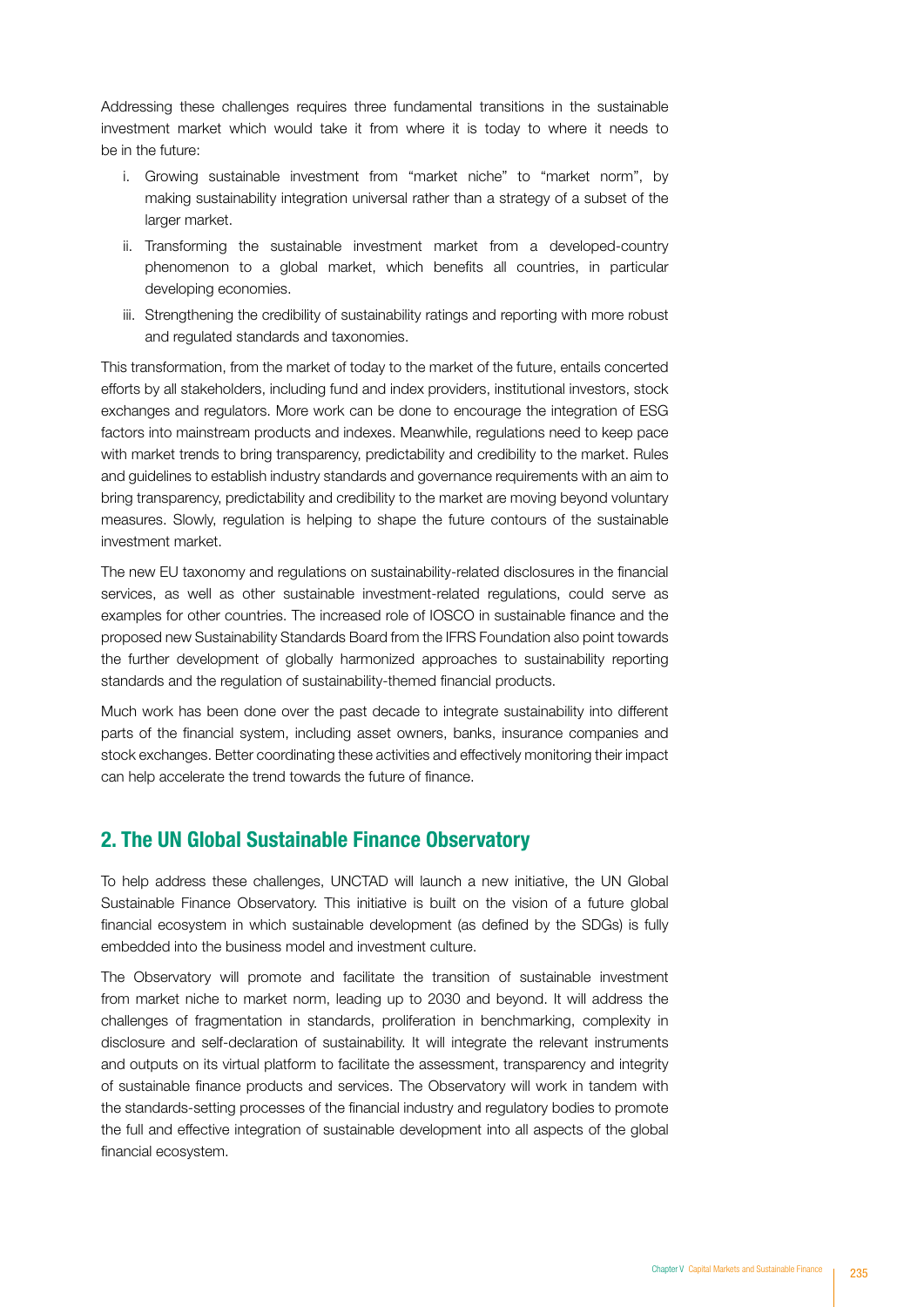Specifically, the UN Global Sustainable Finance Observatory will

- i. *Promote the integration of SDGs into the sustainability assessment ecosystem* in a coherent and synergistic manner, including through the established UN Core Indicators for SDGs reporting by enterprises (UN International Standards of Accounting and Reporting).
- ii. Build a *global database of sustainable investment funds and other products* to improve the open-source availability of sustainability data for key stakeholders and the public.
- iii. Conduct *sustainability assessments and ranking* of "self-claimed" sustainable products on the global capital market, and award best performers while disclosing ESG/SDG-washing cases.
- iv. Establish *a pool of various sustainability ratings* on the capital market for transparency and public scrutiny for better reporting methodology in different industries.
- v. Compile a *global inventory of good regulatory and policy practices* for sustainability integration into capital markets and facilitate peer learning.
- vi. Provide a *capacity-building platform* for assisting developing countries on policies, regulatory measures, product development, industry standards, reporting and other related issues to ensure their maximum benefit from sustainable finance.

The Observatory is envisioned as a multi-agency partnership coordinated by UNCTAD. It seeks to leverage the expertise and networks of initiatives working on different aspects of sustainable finance, such as the UN SSE initiative, UNCTAD Intergovernmental Working Group of Experts on International Standards of Accounting and Reporting, the UN Global Compact, the Principles for Responsible Investment, UNEP FI, the UN Capital Development Fund, the International Finance Corporation, IOSCO, the International Standards Organization and the WFE, among other stakeholders.

The UN Global Sustainable Finance Observatory will be launched at UNCTAD's World Investment Forum in October 2021, which brings together the global investment-fordevelopment community, including all capital market stakeholders along the global investment chain.

As a follow-up on UNCTAD's monitoring and analysis of capital markets and their contribution to the SDGs, which was requested and commended by the United Nations General Assembly in its resolution on "Promoting investments for sustainable investment" (A/RES/74.199) and (A/RES/75/207), UNCTAD will seek the endorsement of the Global Sustainable Finance Observatory by the UN General Assembly as part of its efforts to accelerate the achievement of the SDGs, and to meet commitments on climate change and financing for development.